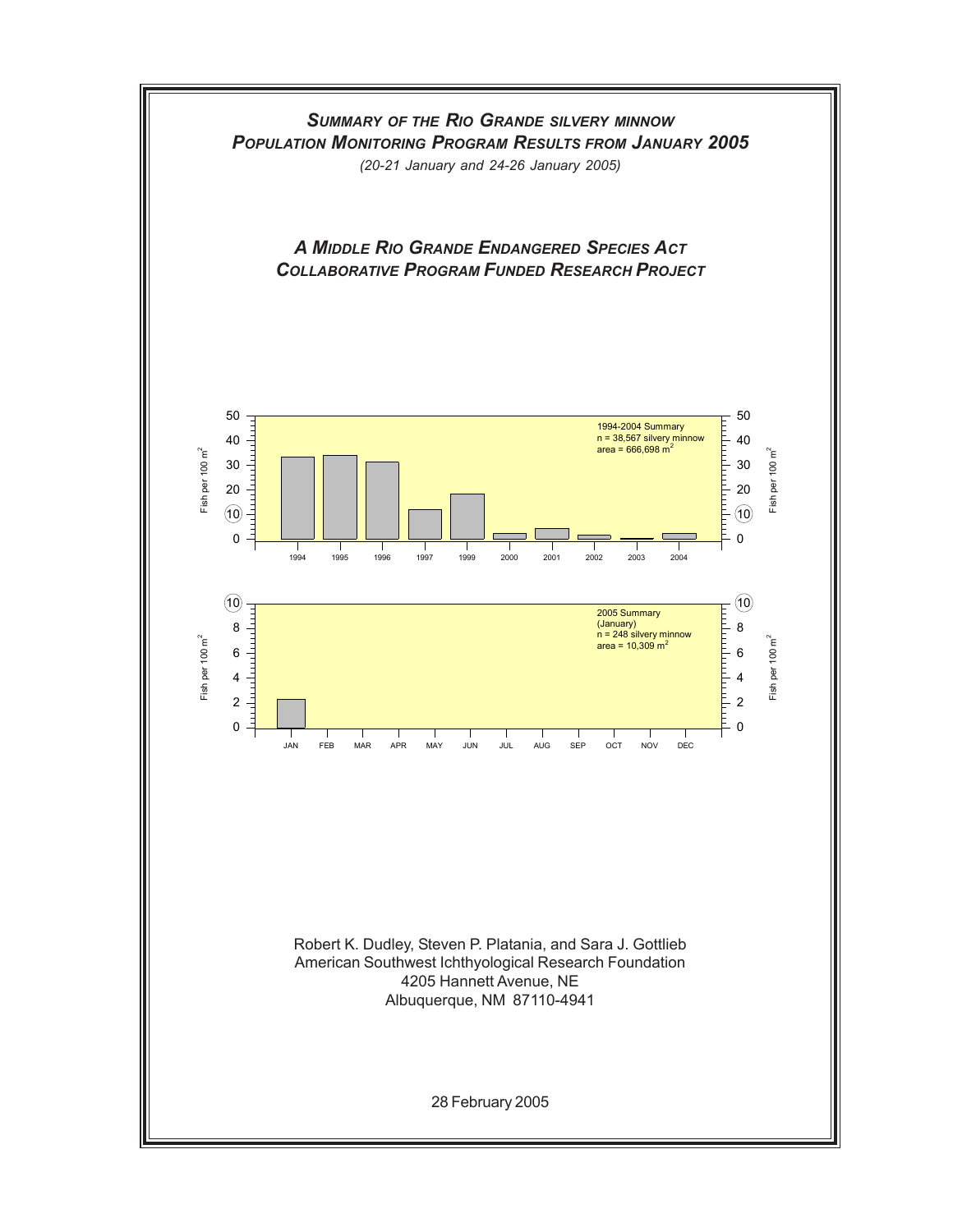### *SUMMARY OF THE RIO GRANDE SILVERY MINNOW POPULATION MONITORING PROGRAM RESULTS FROM JANUARY 2005 (20-21 January and 24-26 January 2005)*

prepared for:

### *MIDDLE RIO GRANDE ENDANGERED SPECIES ACT COLLABORATIVE PROGRAM*

under USBR contract:

#### **Number 03CR408029**

U.S. Bureau of Reclamation Upper Colorado Regional Office 125 South State Street, Room 6107 Salt Lake City, UT 84138-1102

prepared by:

Robert K. Dudley, Steven P. Platania, and Sara J. Gottlieb American Southwest Ichthyological Research Foundation 4205 Hannett Avenue, NE Albuquerque, NM 87110-4941

submitted to:

U. S. Bureau of Reclamation 555 Broadway NE, Suite 100 Albuquerque, NM 87102-2352

28 February 2005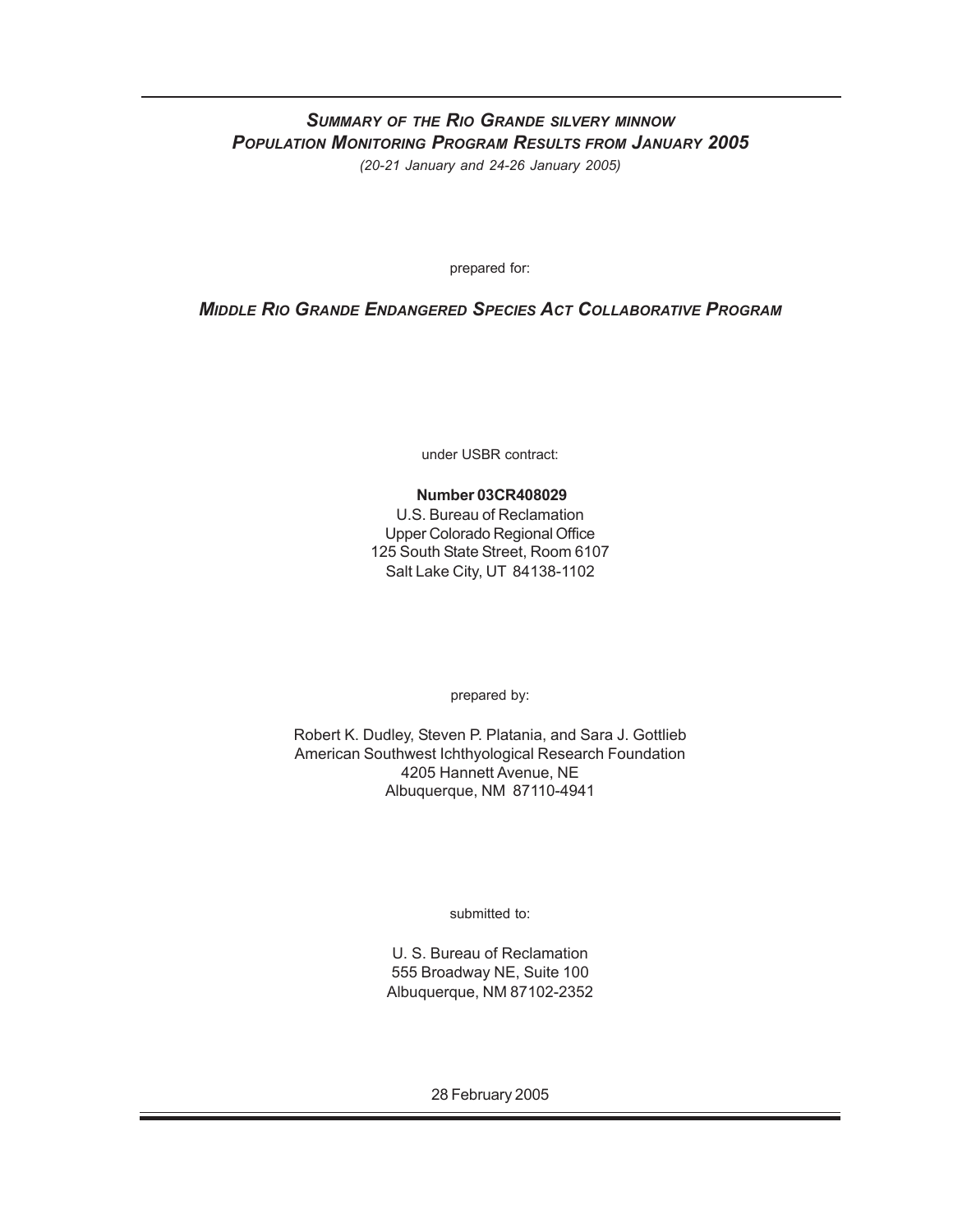#### **SUMMARY OF OVERALL JANUARY 2005 POPULATION MONITORING EFFORTS**

The first sampling effort of the 2005 Rio Grande silvery minnow population monitoring program was conducted between 20-21 January and 24-26 January 2005 at 20 sites throughout the Middle Rio Grande. Five sites were located in the Angostura Reach, six sites in the Isleta Reach, and nine sites in the San Acacia Reach. A list of collection localities is appended (Table A-1).

Adult and juvenile fish were obtained by rapidly drawing a 3.1 m x 1.8 m small mesh (5 mm) seine through discrete mesohabitats. Rio Grande silvery minnow were counted and identified to ageclass. Other fishes were identified to species and enumerated, but age-class was not determined. No young-of-year fish (that could not be field identified) were collected during the January 2005 sampling. Figures illustrating catch rates (number of fish per 100 m<sup>2</sup> sampled) were prepared for the ten focal species, including Rio Grande silvery minnow, for the purpose of comparisons between reaches.

During January 2005, a total of 3,560 fish were taken in the 10,309 m<sup>2</sup> (surface area) of water sampled. Red shiner was the most abundant taxon (N=2,737) and comprised about 77% of the total catch. Rio Grande silvery minnow (N=248) was present in 49 of 190 seine hauls with fish (ca. 26%) and was abundant in specific mesohabitats such as backwaters and pools. Sampling at Site #2 produced more than half (N=147) of all Rio Grande silvery minnow collected during January. Cumulative fish catch rate was 33.3 individuals per 100 m<sup>2</sup> sampled. The overall abundance of fish (N=3,578) was about twice of what it was in December 2004 (N=1,727).

#### **SUMMARY OF JANUARY 2005 POPULATION MONITORING EFFORT BY RIVER REACH**

#### **Angostura Reach**

Ichthyofaunal sampling in the Angostura Reach took place between 25-26 January 2005. Water levels had dropped slightly throughout the Angostura Reach during January 2005 compared to December 2004. Discharge was relatively steady and there were no flow pulses during January 2005. It was possible to access all portions of the study sites with the exception of the deepest portions of the thalweg. Dischage throughout the Angostura Reach ranged from about 600-800 cfs for most of January 2005. The Angostura Diversion Dam sampling site (Site #0) and the Rio Bravo site (Site #4) produced the fewest numbers of fish of any of the Angostura Reach sites. A total of only nine red shiner were collected at Site #0. Site #4 also produced nine individuals but these represented four species; red shiner, Rio Grande silvery minnow, flathead chub, and river carpsucker. Water clarity was high in the uppermost portion of the Angostura Reach (Secchi depth ca. 100 cm at Site #0) and the river bottom was clearly visible. Water temperature was quite cold (4.0°C), nearly 10°C cooler compared to autumn of 2004. This rapid drop in water temperature is typical of winter sampling and appears to result in the congregation of fishes into specific mesohabitats (e.g., debris piles or backwaters). Water temperatures recorded at the different sampling sites ranged from 4.0°C to 11.0°C with the water warming up considerably during the day because of abundant solar radiation as a result of clear skies. Fish were occupying areas along the shoreline and in low or no velocity habitats often associated with debris. The most frequently collected taxon in the Angostura Reach during January was red shiner (N=186). However, Rio Grande silvery minnow (N=178) was only slightly less abundant than red shiner. The elevated abundance of Rio Grande silvery minnow was largely caused by a large collection of individuals from a single seine haul in a pool with a tumbleweed at Site #2 that produced 109 individuals. The majority of Rio Grande silvery minnow were between 40-60 mm SL. However, some Age-0 individuals were quite small (ca. 30 mm SL). This small size-class of silvery minnow was present throughout the autumn of 2004 and winter of 2004/2005. It is possible that many of the smallest individuals will have an increased rate of mortality compared to larger individuals during winter; it appears unlikely that these small individuals will be capable of reproducing by May 2005. The number of Rio Grande silvery minnow collected during January 2005 was comparable to the amount collected during December 2004.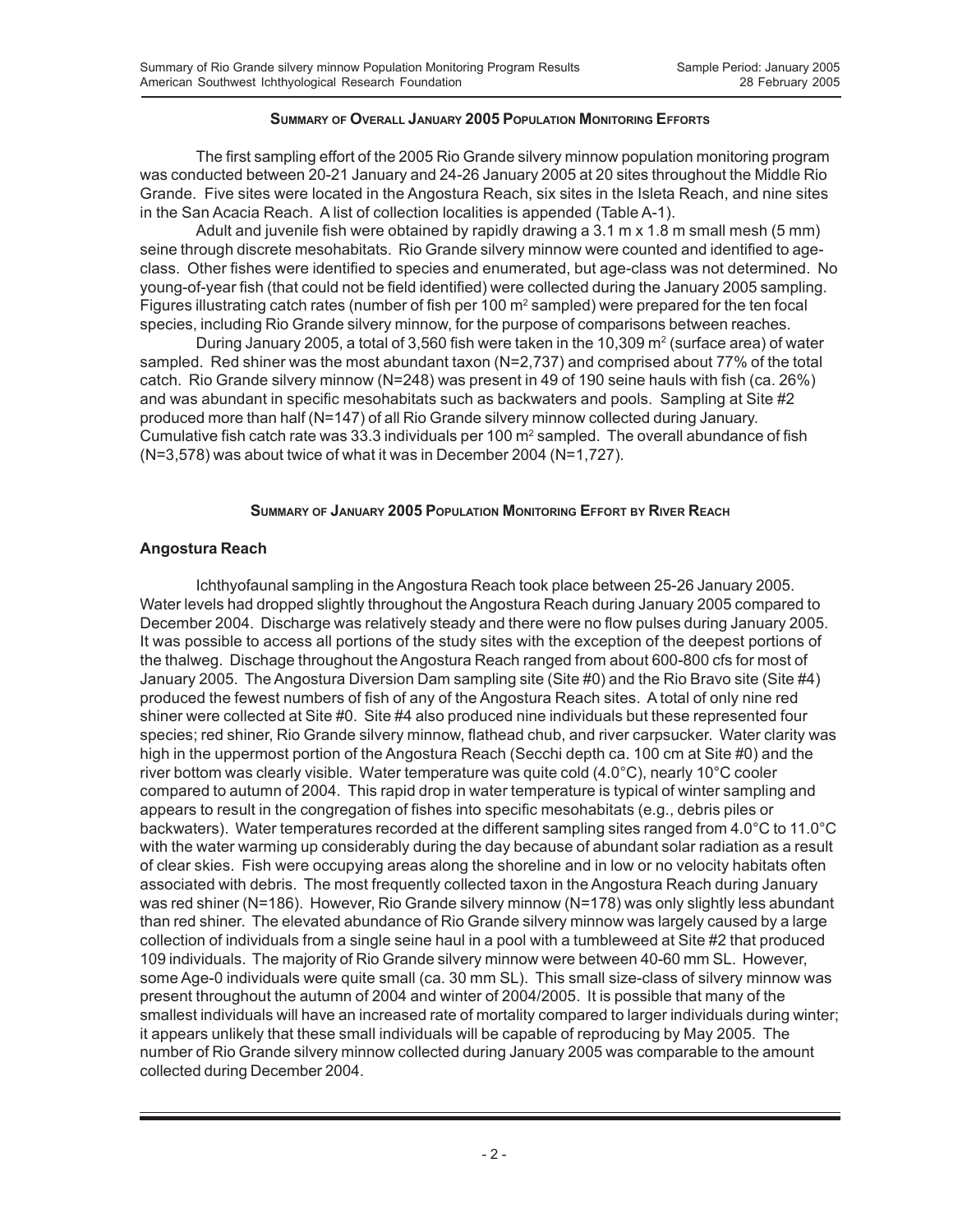### **Isleta Reach**

Flows in the Rio Grande were relatively stable during January 2005 and the mean daily flow was about 500 cfs for most of the month. January discharge resulted in the persistence of many small side channels and some areas of inundation on islands and along the shoreline. Higher 2004/2005 winter flows resulted in a notably higher area of the river channel with flowing water compared to summer months. Water temperatures in the Isleta Reach generally ranged from about 7-11°C from morning (0900 h) to afternoon (1300 h); this was about a 2-4°C increase compared with December 2004. Water clarity was moderate (Secchi depth<20 cm) at most sampling sites because of relatively stable discharge and no input from sediment rich tributaries (e.g., Rios Salado or Puerco). The Isleta Reach had by far the highest catch rate (70.8 fish/100 m<sup>2</sup>) of any of the sampling reaches in the Middle Rio Grande and was much higher than what was recorded during December 2004 (11.0 fish/100 m<sup>2</sup>). Overall ichthyofaunal catch rates in the Angostura Reach (17.8 fish/100 m<sup>2</sup>) were lower compared to the Isleta Reach and had changed little since November 2004 (26.6 fish/100 m²). The most commonly collected taxa in the Isleta Reach were red shiner (N=1,793), fathead minnow (N=298), flathead chub (N=59), western mosquitofish (N=54), and Rio Grande silvery minnow (N=48). Most of the Rio Grande silvery minnow utilized backwater or pool mesohabitats.

### **San Acacia Reach**

Population monitoring was conducted in the San Acacia Reach (9 sites) of the Middle Rio Grande on 20-21 and 24 January 2005. The discharge had increased steadily during January, similar to the pattern observed in the Angostura and Isleta reaches, and ranged between about 600-800 cfs by the end of the January. The elevated flow combined with low ambient temperatures resulted in low water temperatures throughout the San Acacia Reach (range=5.7-8.8°C) during this sampling period. Several of the sites that had dried completely in September 2004 (Sites #13-15) produced little or no fish (N=6 individuals for Sites #13 and #14 combined). The water throughout the San Acacia Reach was relatively turbid and instream visibility was <15 cm (as measured by Secchi Disk) at all sampling sites and <8 cm at several sites. Water turbidity was likely a result of increased flow and movement of sediment from formerly dry side channels and from instream erosion of banks and islands. Water temperatures were generally <10°C during the day and were notably cooler compared to temperatures in October 2004. The most commonly collected taxon during January 2005 in the San Acacia Reach was red shiner (N=781; 83.4% of total). Rio Grande silvery minnow individuals (N=22) were present in low velocity habitats and were most common (N=16) at the two upper-most sites (Site #10 and #11) in the San Acacia Reach. The San Acacia Reach catch rate (18.9 fish/100 m<sup>2</sup>) was intermediate between the catch rates of Angostura and Isleta reaches.

### **Conclusion**

Red shiner continued to be the most numerically dominant taxon collected in the Rio Grande (N=2,760); other common taxa included fathead minnow (N=356), Rio Grande silvery minnow (N=248), and flathead chub (N=112). These four taxa collectively comprised about 96.9% of the total catch of fish in the Middle Rio Grande study area. The abundance of Rio Grande silvery minnow during January 2005 was much higher compared to autumn 2004. Higher numbers of Rio Grande silvery minnow are often observed during winter compared to autumn (likely because cold water concentrates fish) and this pattern has held for the past three years (2002-2005). The abundance of Rio Grande silvery minnow was highest in the Angostura Reach, but about 1/3 of all individuals were collected in the Isleta and San Acacia reaches. Most of the Rio Grande silvery minnow collected were in excellent condition and appeared to be ready for spawning in several months. However, many of the individuals collected in the Angostura Reach (likely a result of spawning by hatchery fish) appeared to be stunted and some were likely too small (ca. 30-40 mm SL) to spawn effectively in the spring of 2005. Also, it is unclear what effect winter temperatures will have on the over-winter mortality of small young-of-year or recently stocked Rio Grande silvery minnow.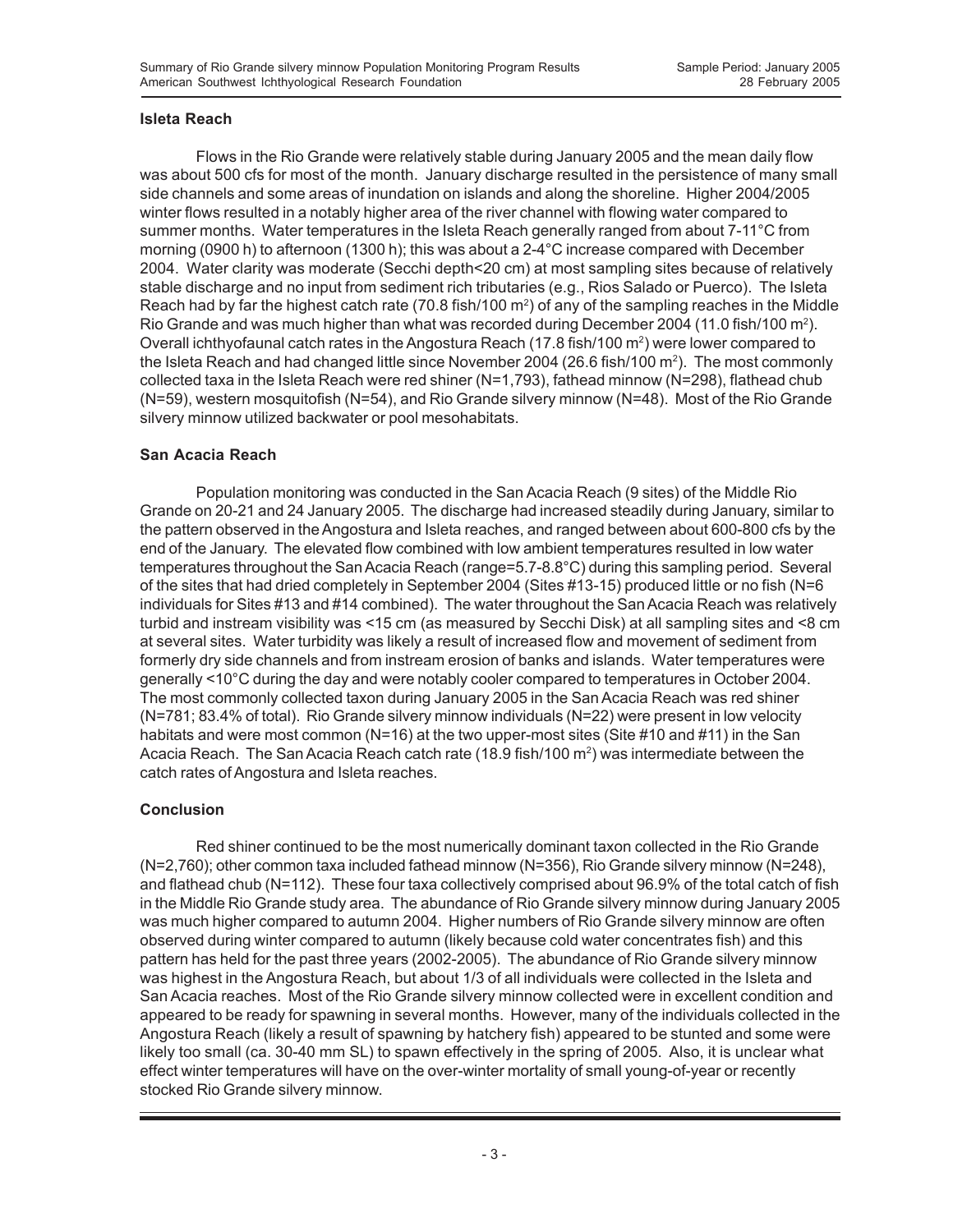

Figure 1. Map of the study area and sampling localities (numbered) for the 2005 Rio Grande silvery minnow population monitoring program. Sampling locality information that correspond with the numbered localities are provided in Appendix A (Table A-1).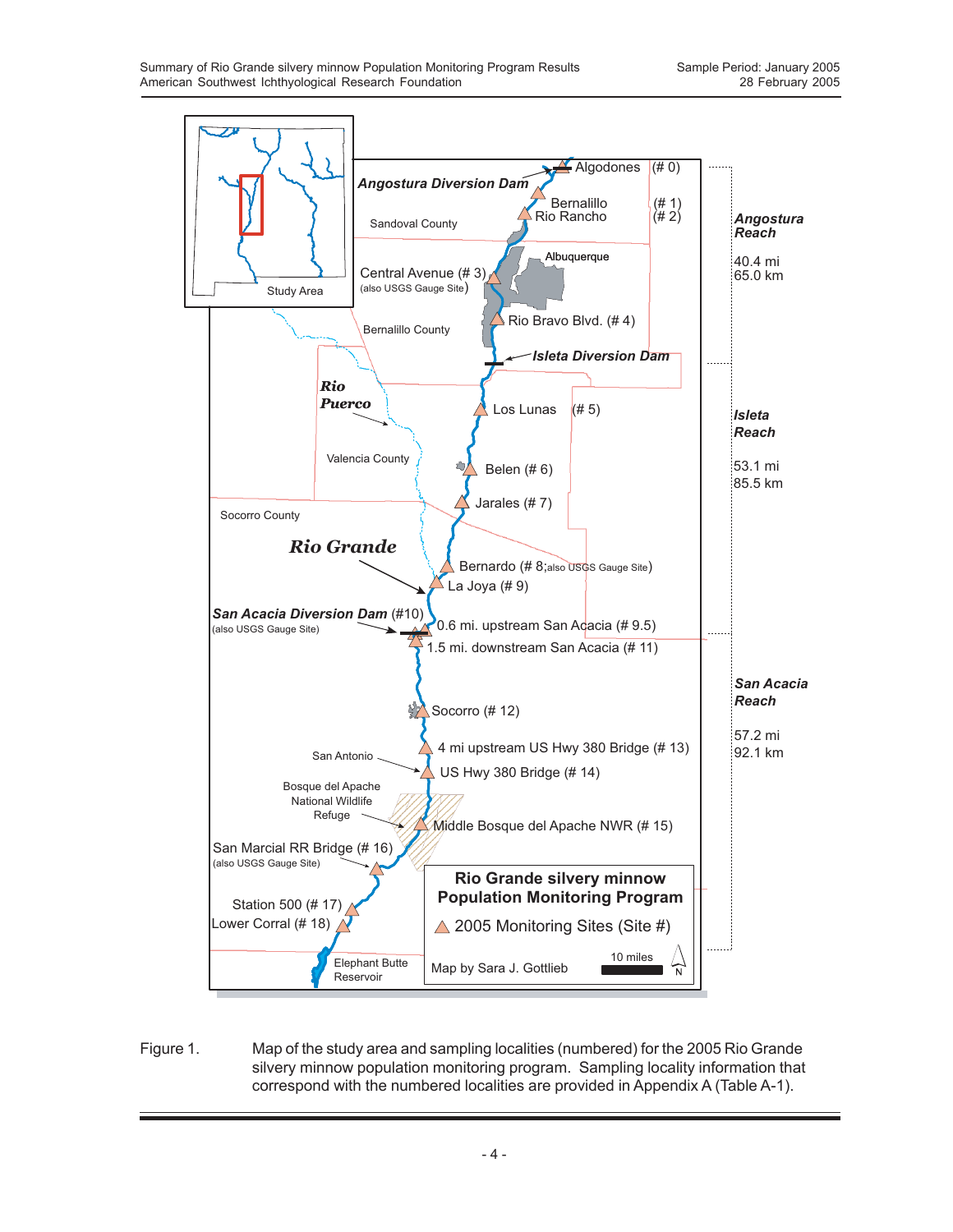

Figure 2. Discharge in the Rio Grande from January 2004 through January 2005 as recorded at seven U. S. Geological Survey (USGS) gauge stations. The Otowi Bridge gauge site is outside of the study area (ca. 25.5 river miles upstream of Cochiti Dam) and provided for reference. Discharge data are provisional and subject to change.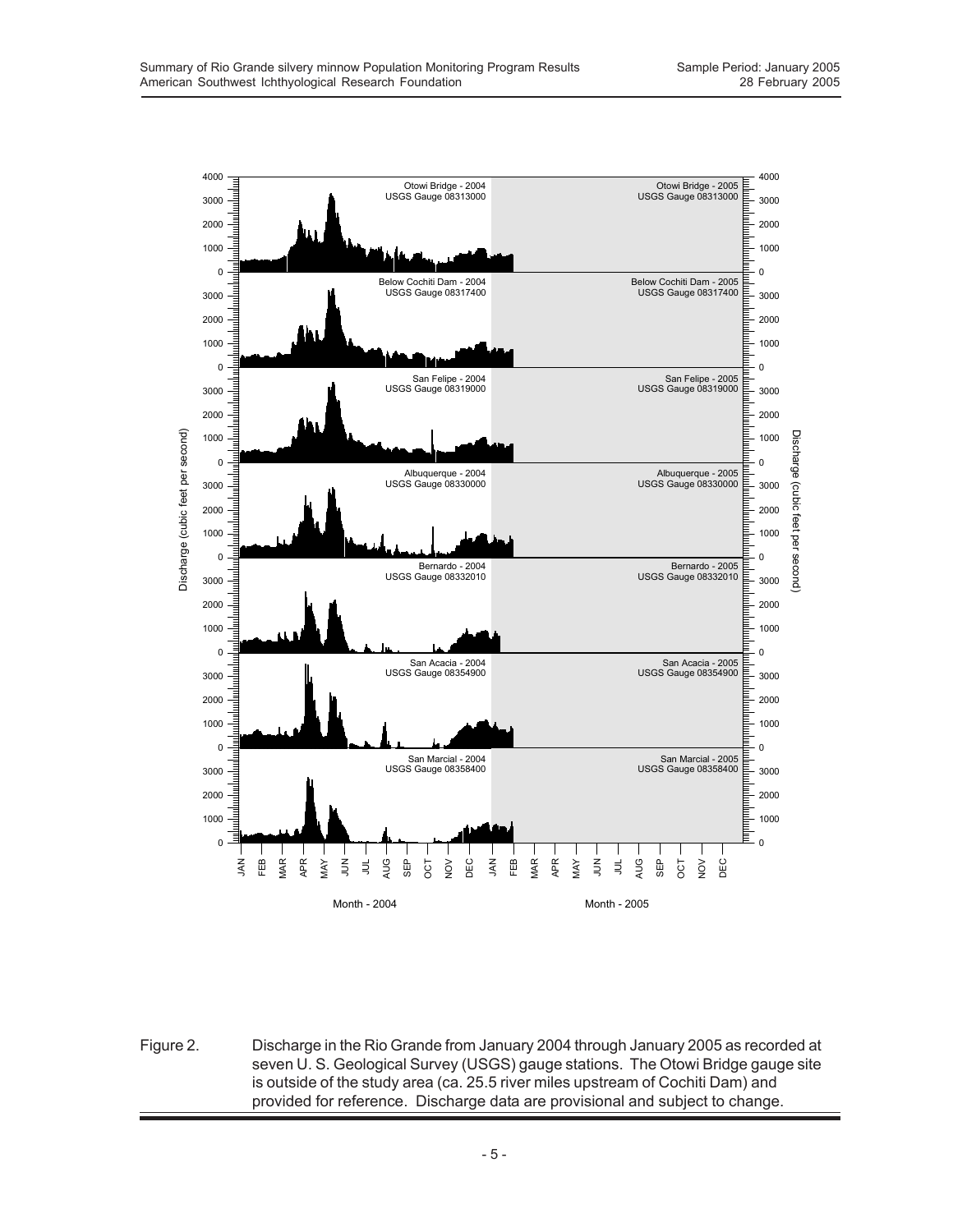#### Table 1. Scientific and common names and species codes of fish collected in the Middle Rio Grande during the 1999-2004 Rio Grande silvery minnow population monitoring program.

| <b>Scientific Name</b>     | <b>Common Name</b>          | Code           |
|----------------------------|-----------------------------|----------------|
| <b>Order Clupeiformes</b>  |                             |                |
| <b>Family Clupeidae</b>    | herrings                    |                |
|                            |                             | (GZS)          |
| <b>Order Cypriniformes</b> |                             |                |
| Family Cyprinidae          | carps and minnows           |                |
|                            |                             | (RDS)          |
|                            |                             | (CCA)<br>(RGC) |
|                            |                             |                |
|                            | silvery minnow <sup>1</sup> | (RGM)          |
|                            |                             | (FHM)          |
|                            |                             | (BHM)          |
|                            |                             | (FHC)          |
|                            |                             | (LND)          |
| Family Catostomidae        | suckers                     |                |
|                            |                             | (RCS)          |
|                            |                             | (WHS)          |
|                            |                             | (SMB)          |
| <b>Order Siluriformes</b>  |                             |                |
| Family Ictaluridae         | bullhead catfishes          |                |
|                            |                             | (BBH)          |
|                            |                             | (YBH)          |
|                            |                             | (CCT)          |
|                            |                             | (FCT)          |
| <b>Order Salmoniformes</b> |                             |                |
| <b>Family Salmonidae</b>   | trouts                      |                |
|                            |                             | (BNT)          |
| Order Cyprinodontiformes   |                             |                |
| <b>Family Poeciliidae</b>  | livebearers                 |                |
|                            |                             | (MOS)          |

<sup>1</sup> focal taxa represent the most abundant species present in recent Middle Rio Grande collections and species illustrated in monthly plots of data.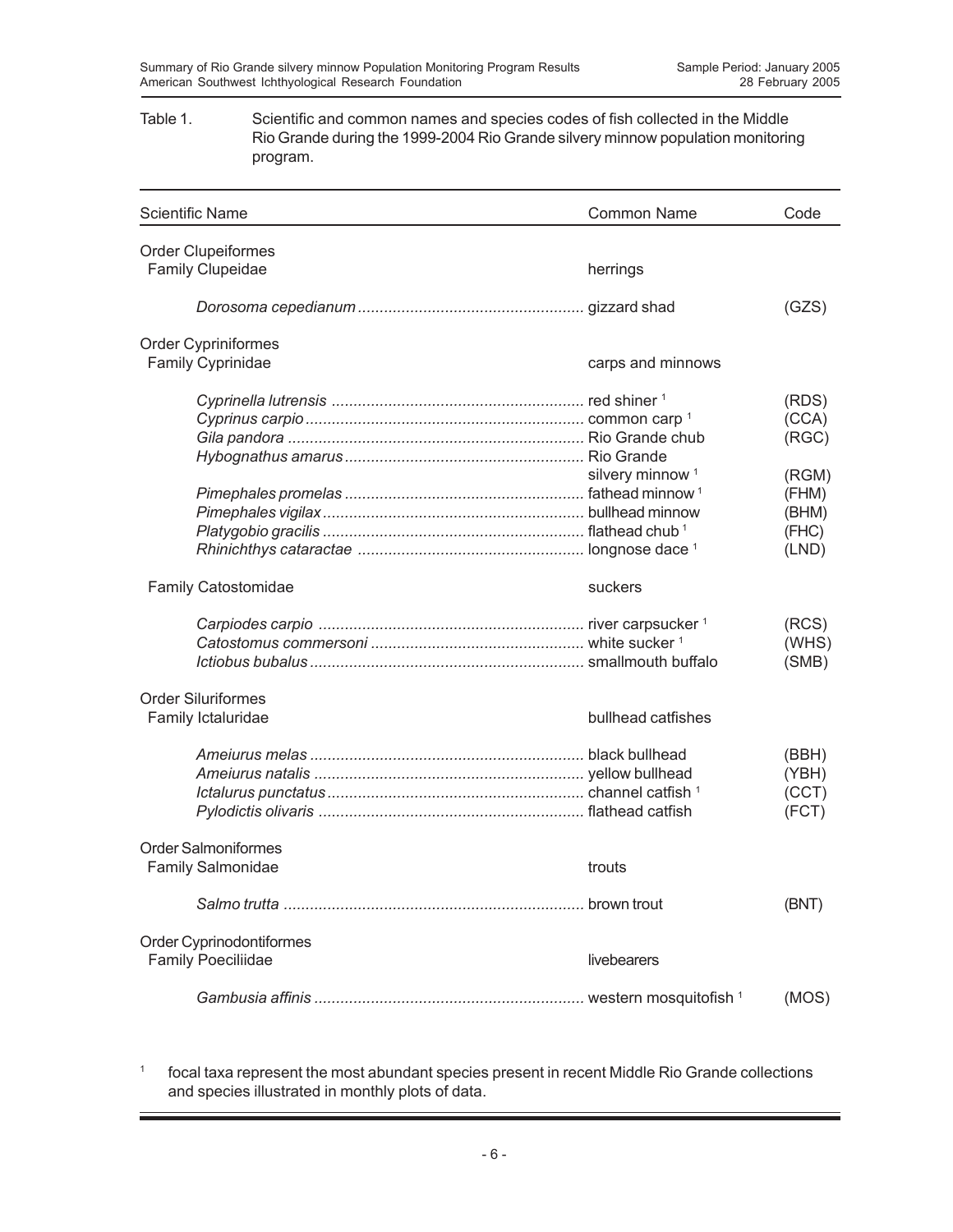#### Table 1. Scientific and common names and species codes of fish collected in the Middle Rio Grande during the 1999-2004 Rio Grande silvery minnow population monitoring program (continued).

| Scientific Name                                          | <b>Common Name</b> | Code                                      |
|----------------------------------------------------------|--------------------|-------------------------------------------|
| <b>Order Perciformes</b><br><b>Family Percichthyidae</b> | temperate basses   |                                           |
|                                                          |                    | (WHB)                                     |
| <b>Order Perciformes</b><br><b>Family Centrarchidae</b>  | sunfishes          |                                           |
|                                                          |                    | (GNS)<br>(BGL)<br>(LMB)<br>(WCR)<br>(BCR) |
| Family Percidae                                          | perches            |                                           |
|                                                          |                    | (YWP)<br>(WLE)                            |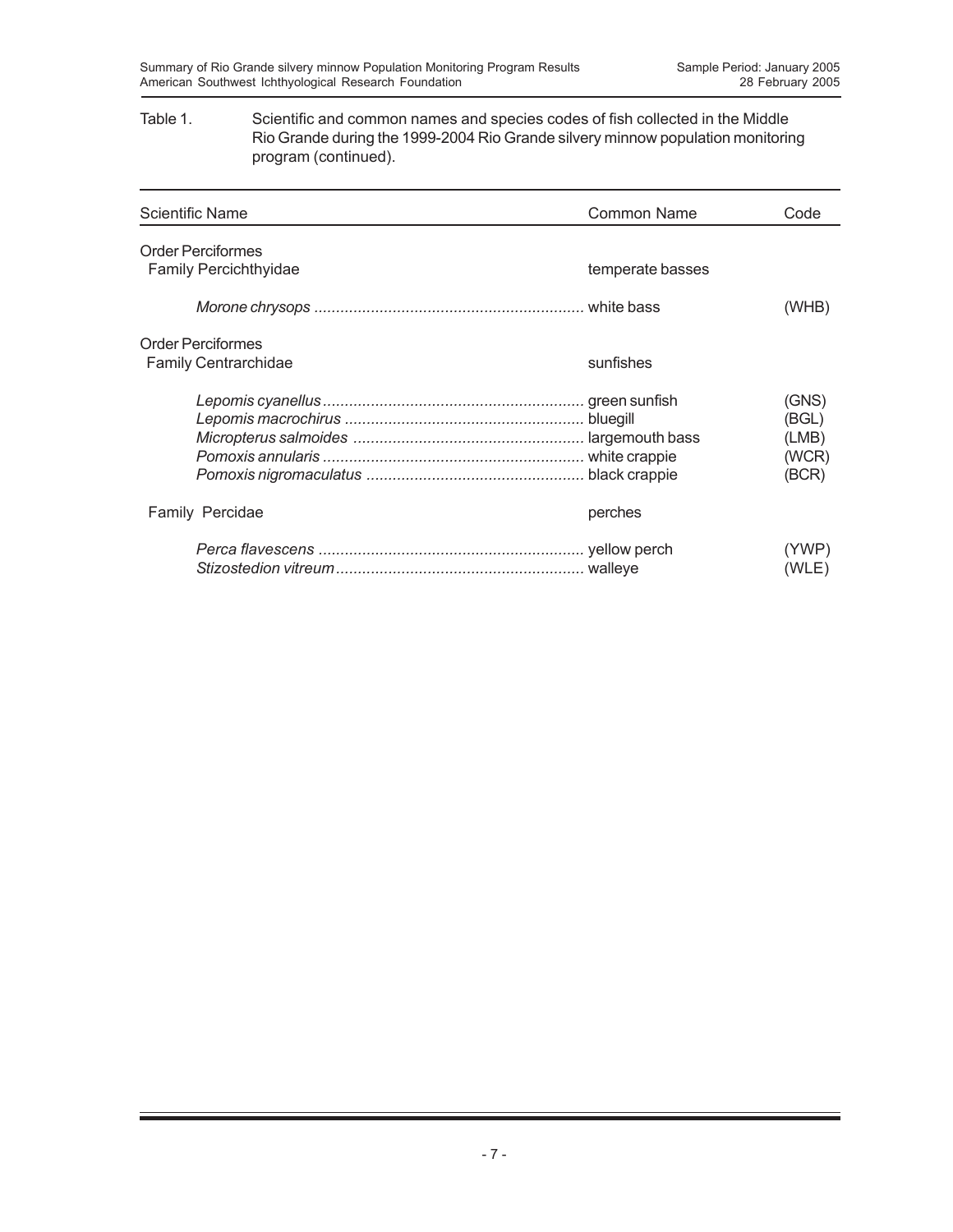#### Table 2. Summary of the January 2005 Rio Grande silvery minnow population monitoring program results (species list is based on fish collected from 1999-2004).

|                                              | <b>RESIDENCE</b>                         | <b>TOTAL NUMBER</b> | PERCENT (%) | FREQUENCY OF            | % FREQUENCY             |
|----------------------------------------------|------------------------------------------|---------------------|-------------|-------------------------|-------------------------|
| <b>SPECIES</b>                               | STATUS <sup>1</sup>                      | OF SPECIMENS        | OF TOTAL    | OCCURRENCE <sup>2</sup> | OCCURRENCE <sup>2</sup> |
| <b>HERRINGS</b>                              |                                          |                     |             |                         |                         |
| gizzard shad                                 | $\overline{1}$                           |                     |             |                         |                         |
| <b>CARPS AND MINNOWS</b>                     |                                          |                     |             |                         |                         |
| red shiner                                   | N                                        | 2,760               | 76.97       | 19                      | 95                      |
| common carp                                  | $\mathbf{I}$                             | 3                   | 0.08        | 3                       | 15                      |
| Rio Grande silvery minnow<br>Rio Grande chub | N<br>N                                   | 248                 | 6.92        | 15<br>═                 | 75                      |
| fathead minnow                               | N                                        | 356                 | 9.93        | 11                      | 55                      |
| bullhead minnow                              | $\mathbf{I}$                             |                     |             |                         |                         |
| flathead chub                                | N                                        | 112                 | 3.12        | 12                      | 60                      |
| longnose dace                                | N                                        | 1                   | 0.03        | $\mathbf{1}$            | 5                       |
| <b>SUCKERS</b>                               |                                          |                     |             |                         |                         |
| river carpsucker                             | N                                        | 19                  | 0.53        | 8                       | 40                      |
| white sucker                                 | $\mathbf{I}$                             | 16                  | 0.45        | 2                       | 10                      |
| smallmouth buffalo                           | N                                        |                     |             |                         |                         |
| <b>BULLHEAD CATFISHES</b>                    |                                          |                     |             |                         |                         |
| black bullhead                               | $\overline{\phantom{a}}$                 |                     |             |                         |                         |
| vellow bullhead                              | $\mathsf{l}$                             |                     |             |                         |                         |
| channel catfish<br>flathead catfish          | 1<br>$\mathbf{I}$                        | 6                   | 0.17        | 5                       | 25                      |
|                                              |                                          |                     |             |                         |                         |
| <b>TROUTS</b>                                | $\mathbf{I}$                             |                     |             |                         |                         |
| brown trout                                  |                                          |                     |             |                         |                         |
| <b>LIVEBEARERS</b>                           |                                          |                     |             |                         |                         |
| western mosquitofish                         | $\overline{1}$                           | 64                  | 1.78        | 9                       | 45                      |
| <b>TEMPERATE BASSES</b>                      |                                          |                     |             |                         |                         |
| white bass                                   | $\overline{1}$                           |                     |             |                         |                         |
| <b>SUNFISHES</b>                             |                                          |                     |             |                         |                         |
| green sunfish                                | $\overline{\phantom{a}}$                 |                     |             |                         |                         |
| bluegill                                     | N                                        |                     |             |                         |                         |
| largemouth bass                              | $\mathbf{I}$                             | $\mathbf{1}$        | 0.03        | $\mathbf{1}$            | 5                       |
| white crappie<br>black crappie               | $\overline{\phantom{a}}$<br>$\mathsf{l}$ |                     |             |                         |                         |
|                                              |                                          |                     |             |                         |                         |
| <b>PERCHES</b>                               |                                          |                     |             |                         |                         |
| yellow perch                                 | $\mathsf{l}$                             |                     |             |                         |                         |
| walleye                                      | $\overline{1}$                           |                     |             |                         |                         |
|                                              |                                          |                     |             |                         |                         |

TOTAL 3,586

<sup>1</sup> N = native;  $I =$  introduced

2 Frequency and % frequency of occurrence are based on n=20 sample sites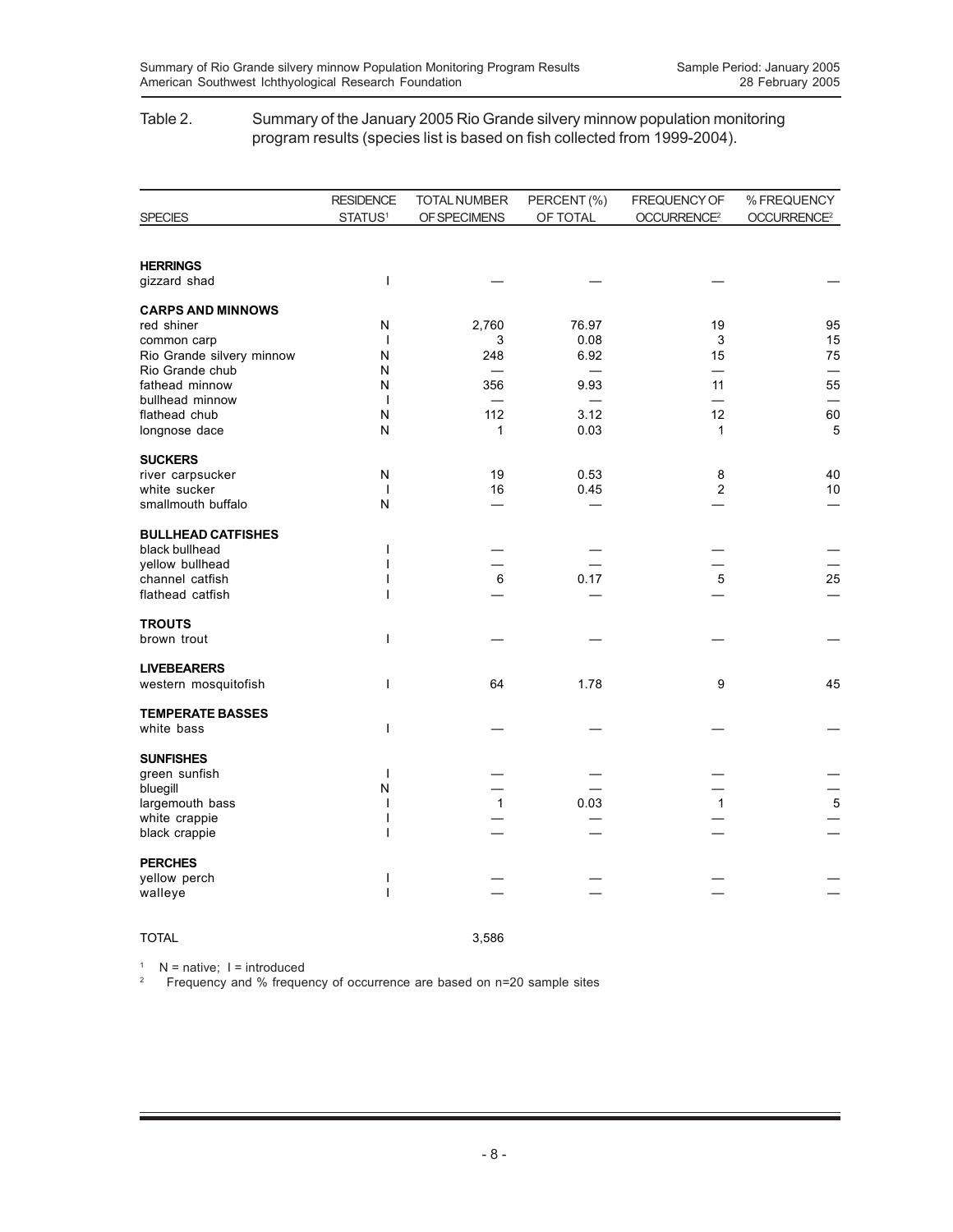|                                   | program results (species list based on fish collected from 1999-2004). |             |                        |                                   |             |             |             |             |                       |                        |             |             |                             |
|-----------------------------------|------------------------------------------------------------------------|-------------|------------------------|-----------------------------------|-------------|-------------|-------------|-------------|-----------------------|------------------------|-------------|-------------|-----------------------------|
| <b>SPECIES</b>                    | J<br>Α<br>N                                                            | F<br>E<br>B | M<br>Α<br>$\mathsf{R}$ | Α<br>$\mathsf{P}$<br>$\mathsf{R}$ | M<br>Α<br>Υ | J<br>U<br>N | J<br>U<br>L | A<br>U<br>G | S<br>$\mathsf E$<br>P | O<br>$\mathsf C$<br>T. | N<br>O<br>V | D<br>Ε<br>C | Τ<br>O<br>$\sf T$<br>Α<br>L |
|                                   |                                                                        |             |                        |                                   |             |             |             |             |                       |                        |             |             |                             |
| <b>HERRINGS</b>                   |                                                                        |             |                        |                                   |             |             |             |             |                       |                        |             |             |                             |
| gizzard shad                      |                                                                        |             |                        |                                   |             |             |             |             |                       |                        |             |             | $\mathbf 0$                 |
| <b>CARPS AND MINNOWS</b>          |                                                                        |             |                        |                                   |             |             |             |             |                       |                        |             |             |                             |
| red shiner                        | 2,760                                                                  |             |                        |                                   |             |             |             |             |                       |                        |             |             | 2,760                       |
| common carp                       | 3                                                                      |             |                        |                                   |             |             |             |             |                       |                        |             |             | 3                           |
| RG silvery minnow                 | 248                                                                    |             |                        |                                   |             |             |             |             |                       |                        |             |             | 248                         |
| Rio Grande chub                   | $\overbrace{\phantom{12333}}$                                          |             |                        |                                   |             |             |             |             |                       |                        |             |             | 0                           |
| fathead minnow<br>bullhead minnow | 356                                                                    |             |                        |                                   |             |             |             |             |                       |                        |             |             | 356<br>0                    |
| flathead chub                     | 112                                                                    |             |                        |                                   |             |             |             |             |                       |                        |             |             | 112                         |
| longnose dace                     | 1                                                                      |             |                        |                                   |             |             |             |             |                       |                        |             |             | 1                           |
| <b>SUCKERS</b>                    |                                                                        |             |                        |                                   |             |             |             |             |                       |                        |             |             |                             |
| river carpsucker                  | 19                                                                     |             |                        |                                   |             |             |             |             |                       |                        |             |             | 19                          |
| white sucker                      | 16                                                                     |             |                        |                                   |             |             |             |             |                       |                        |             |             | 16                          |
| smallmouth buffalo                |                                                                        |             |                        |                                   |             |             |             |             |                       |                        |             |             | $\boldsymbol{0}$            |
| <b>BULLHEAD CATFISHES</b>         |                                                                        |             |                        |                                   |             |             |             |             |                       |                        |             |             |                             |
| yellow bullhead                   |                                                                        |             |                        |                                   |             |             |             |             |                       |                        |             |             | 0                           |
| black bullhead                    |                                                                        |             |                        |                                   |             |             |             |             |                       |                        |             |             | $\mathbf 0$                 |
| channel catfish                   | 6                                                                      |             |                        |                                   |             |             |             |             |                       |                        |             |             | 6                           |
| flathead catfish                  |                                                                        |             |                        |                                   |             |             |             |             |                       |                        |             |             | $\mathbf 0$                 |
| <b>TROUTS</b>                     |                                                                        |             |                        |                                   |             |             |             |             |                       |                        |             |             |                             |
| brown trout                       |                                                                        |             |                        |                                   |             |             |             |             |                       |                        |             |             | 0                           |
| <b>LIVEBEARERS</b>                |                                                                        |             |                        |                                   |             |             |             |             |                       |                        |             |             |                             |
| western mosquitofish              | 64                                                                     |             |                        |                                   |             |             |             |             |                       |                        |             |             | 64                          |
| <b>TEMPERATE BASSES</b>           |                                                                        |             |                        |                                   |             |             |             |             |                       |                        |             |             |                             |
| white bass                        |                                                                        |             |                        |                                   |             |             |             |             |                       |                        |             |             | $\mathbf 0$                 |
| <b>SUNFISHES</b>                  |                                                                        |             |                        |                                   |             |             |             |             |                       |                        |             |             |                             |
| green sunfish                     |                                                                        |             |                        |                                   |             |             |             |             |                       |                        |             |             | 0                           |
| bluegill                          |                                                                        |             |                        |                                   |             |             |             |             |                       |                        |             |             | $\boldsymbol{0}$            |
| largemouth bass                   | 1                                                                      |             |                        |                                   |             |             |             |             |                       |                        |             |             | 1                           |
| white crappie                     |                                                                        |             |                        |                                   |             |             |             |             |                       |                        |             |             | $\mathbf 0$                 |
| black crappie                     |                                                                        |             |                        |                                   |             |             |             |             |                       |                        |             |             | $\mathbf 0$                 |
| <b>PERCHES</b>                    |                                                                        |             |                        |                                   |             |             |             |             |                       |                        |             |             |                             |
| yellow perch                      |                                                                        |             |                        |                                   |             |             |             |             |                       |                        |             |             | 0                           |
| walleye                           |                                                                        |             |                        |                                   |             |             |             |             |                       |                        |             |             | $\mathbf 0$                 |
|                                   |                                                                        |             |                        |                                   |             |             |             |             |                       |                        |             |             |                             |
| <b>TOTAL</b>                      | 3,586                                                                  |             |                        |                                   |             |             |             |             |                       |                        |             |             | 3,586                       |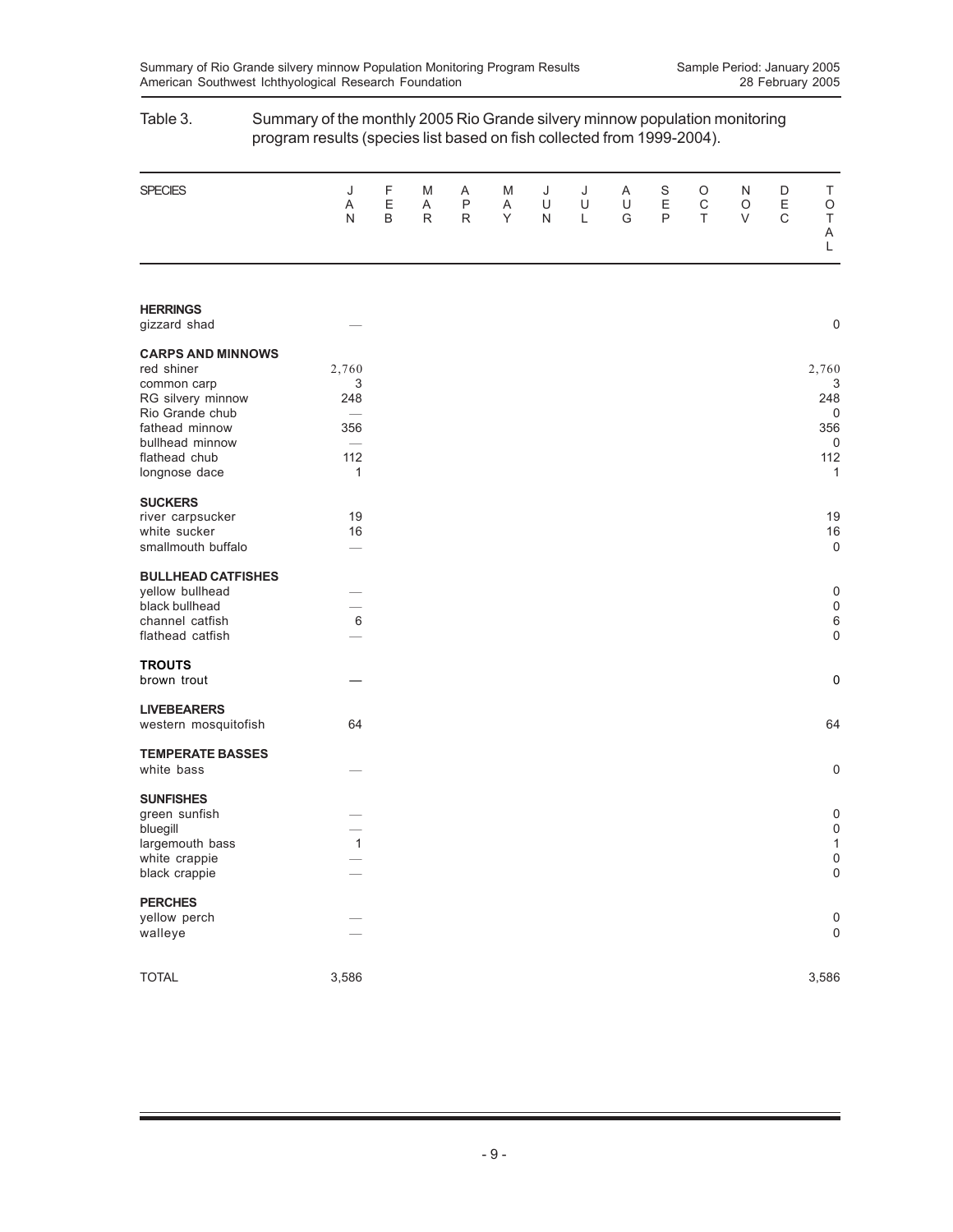### Table 4. Summary of the monthly catch or Rio Grande silvery minnow, by site and reach, during the 2005 Rio Grande silvery minnow population monitoring program. Numerals in pararenthesis are the number of silvery minnow in that collection that were marked (subset of the total).

| <b>REACH</b> |   | J F |   | M A                                                                                                                                                                                                                            |   |   |    | M J J A S |    | $\circ$      | N D     | D |              |
|--------------|---|-----|---|--------------------------------------------------------------------------------------------------------------------------------------------------------------------------------------------------------------------------------|---|---|----|-----------|----|--------------|---------|---|--------------|
| Site Number  | A | E   | A | P                                                                                                                                                                                                                              | A | U | U  | U         | E. | C            | $\circ$ | Е | $\circ$      |
| Site Name    | N | B   | R | R and the set of the set of the set of the set of the set of the set of the set of the set of the set of the set of the set of the set of the set of the set of the set of the set of the set of the set of the set of the set | Y | N | L. | G         | P  | $\mathsf{T}$ | $\vee$  |   | T.           |
|              |   |     |   |                                                                                                                                                                                                                                |   |   |    |           |    |              |         |   | $\mathsf{A}$ |
|              |   |     |   |                                                                                                                                                                                                                                |   |   |    |           |    |              |         |   |              |

#### **ANGOSTURA REACH**

| 0 Angostura Dam       |        | 0              |
|-----------------------|--------|----------------|
| 1 Bernalillo          | 20     | 20             |
| 2 Rio Rancho          | 147(4) | 147            |
| 3 Central Ave (Abq)   |        | 7              |
| 4 Rio Bravo (Abg)     | 4(1)   | $\overline{4}$ |
| Angostura Reach Total | 178    | 178            |
|                       |        |                |
|                       |        |                |

#### **ISLETA REACH**

| 5 Los Lunas             |    | 3  |
|-------------------------|----|----|
| 6 Belen                 |    |    |
| 7 Jarales               | 30 | 30 |
| 8 US Hwy 60 Bernardo    | 8  | 8  |
| 9 South of Bernardo     | 5  | 5  |
| 9.5 North of San Acacia |    |    |
| Isleta Reach Total      | 48 | 48 |

#### **SAN ACACIA REACH**

| 10 San Acacia Dam       | 3   |   |              |              |   |   |   |   |              |         |         |   | 3              |
|-------------------------|-----|---|--------------|--------------|---|---|---|---|--------------|---------|---------|---|----------------|
| S of San Acacia<br>11   | 13  |   |              |              |   |   |   |   |              |         |         |   | 13             |
| 12 Socorro              | 3   |   |              |              |   |   |   |   |              |         |         |   | 3              |
| 13 North of US Hwy 380  |     |   |              |              |   |   |   |   |              |         |         |   | $\Omega$       |
| 14 US Hwy 380           | 1   |   |              |              |   |   |   |   |              |         |         |   |                |
| 15 Bosque del Apache    | 2   |   |              |              |   |   |   |   |              |         |         |   | $\overline{2}$ |
| 16 San Marcial          |     |   |              |              |   |   |   |   |              |         |         |   | $\mathbf 0$    |
| 17 South of San Marcial |     |   |              |              |   |   |   |   |              |         |         |   | 0              |
| 18 South of San Marcial |     |   |              |              |   |   |   |   |              |         |         |   | 0              |
| San Acacia Reach Total  | 22  |   |              |              |   |   |   |   |              |         |         |   | 22             |
| <b>MONTHLY TOTALS</b>   | 248 |   |              |              |   |   |   |   |              |         |         |   | 248            |
|                         | J   | F | M            | A            | M | J | J | Α | S            | $\circ$ | N       | D |                |
|                         | A   | Ε | Α            | $\mathsf{P}$ | A | U | U | U | E            | C       | $\circ$ | Ε | O              |
|                         | N   | B | $\mathsf{R}$ | $\mathsf{R}$ | Y | N | L | G | $\mathsf{P}$ | T       | $\vee$  | C |                |
|                         |     |   |              |              |   |   |   |   |              |         |         |   | A              |
|                         |     |   |              |              |   |   |   |   |              |         |         |   |                |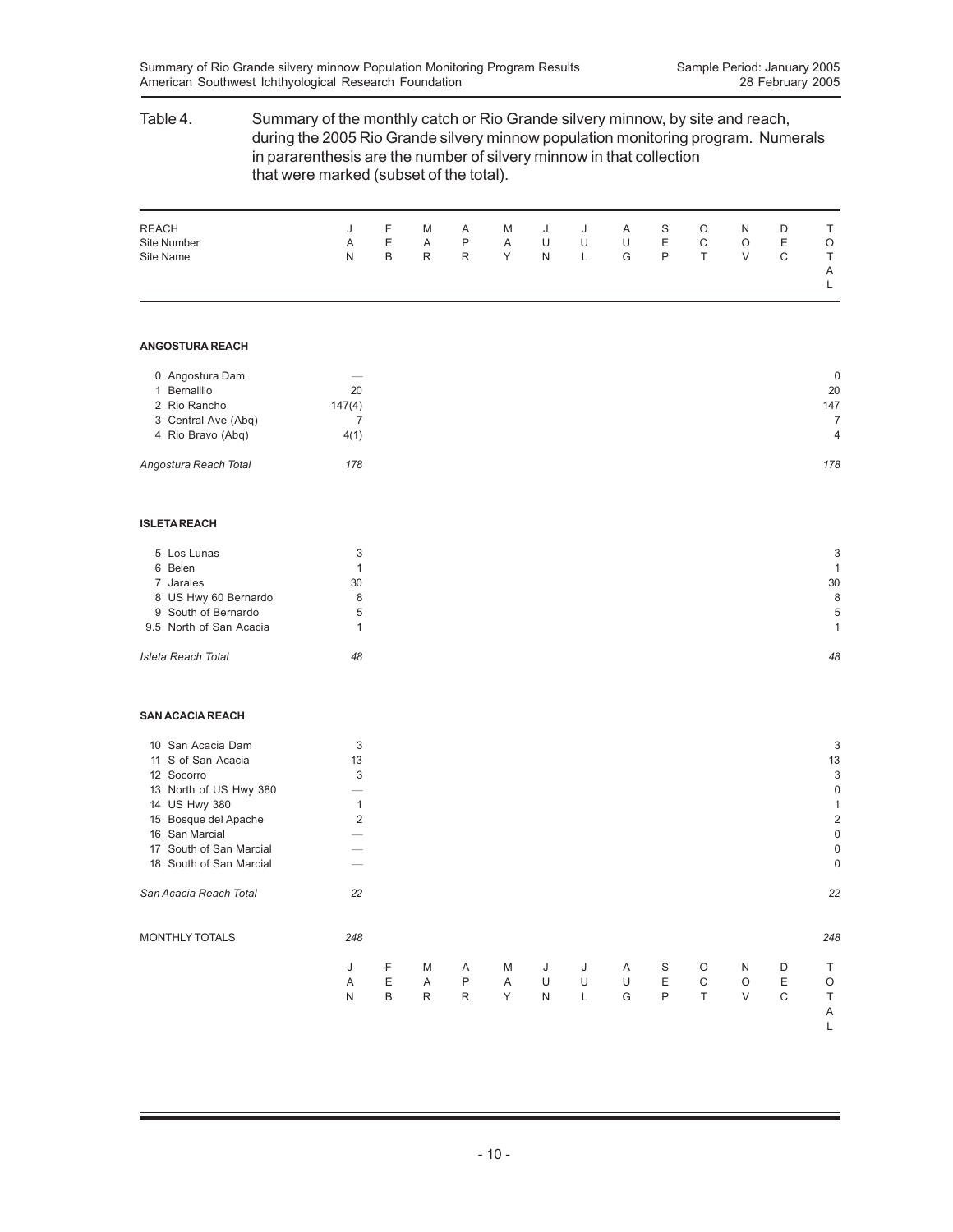

Figure 3. Catch rates, for the 10 focal species, by river reach during January 2005 at Rio Grande silvery minnow population monitoring program collection sites (see Table A-1 for fish species codes). An arrow indicates the Rio Grande silvery minnow (RGM) histogram bar.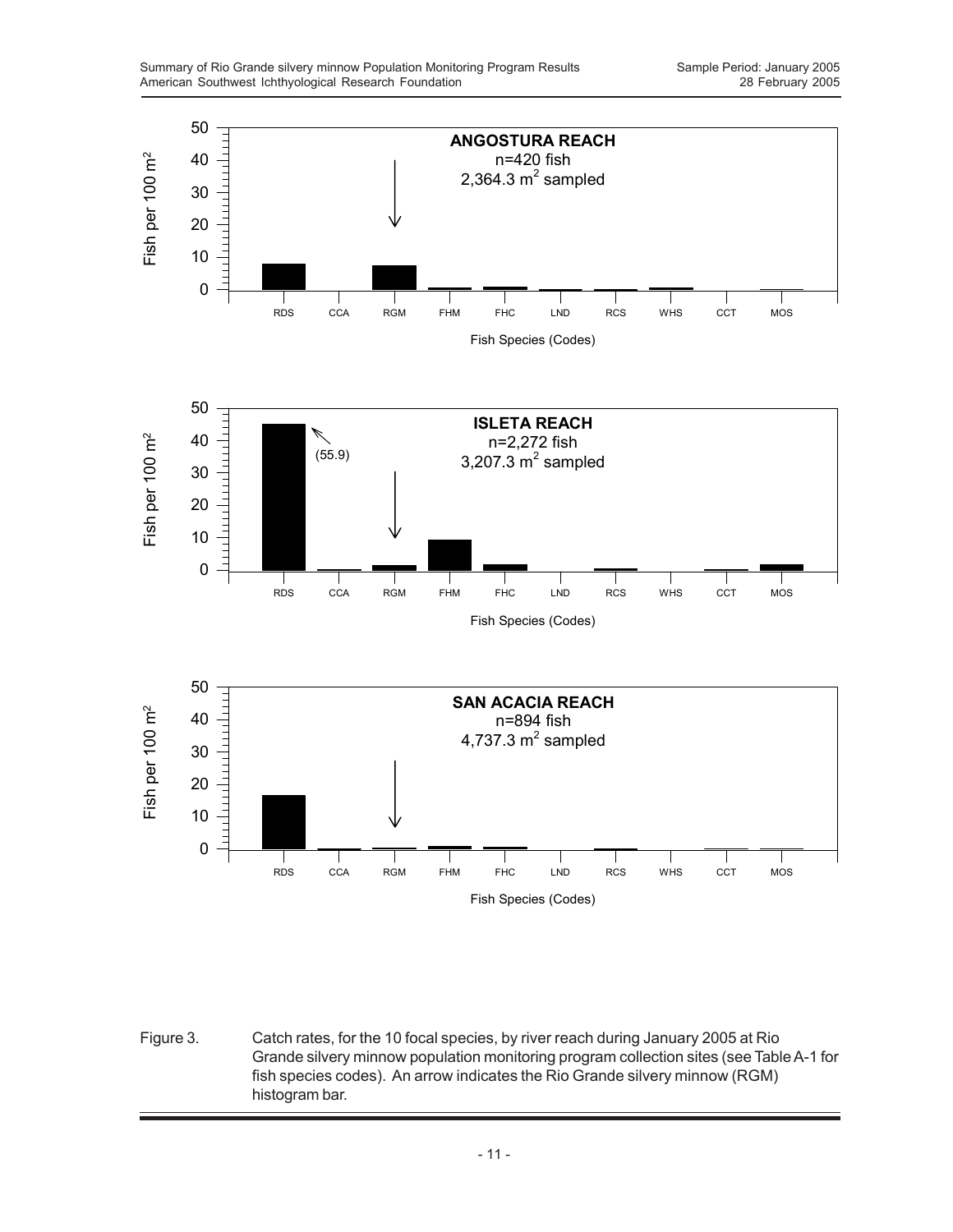

Figure 4. Catch rates for ten focal species (upper graph\*), including Rio Grande silvery minnow, (RGM; lower graph\*) during January 2005 at Rio Grande silvery minnow population monitoring program collection sites (see Table A-1 for fish species codes).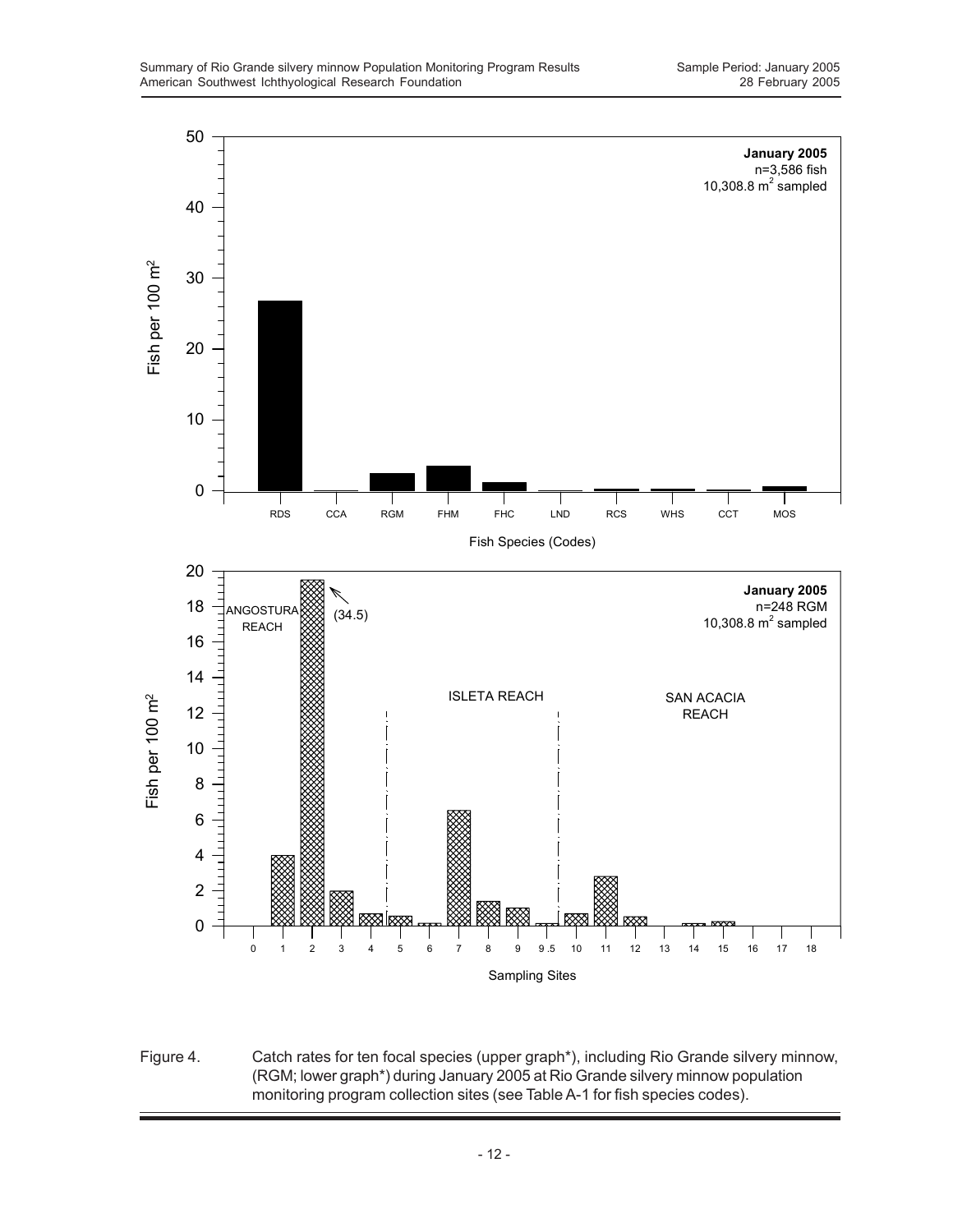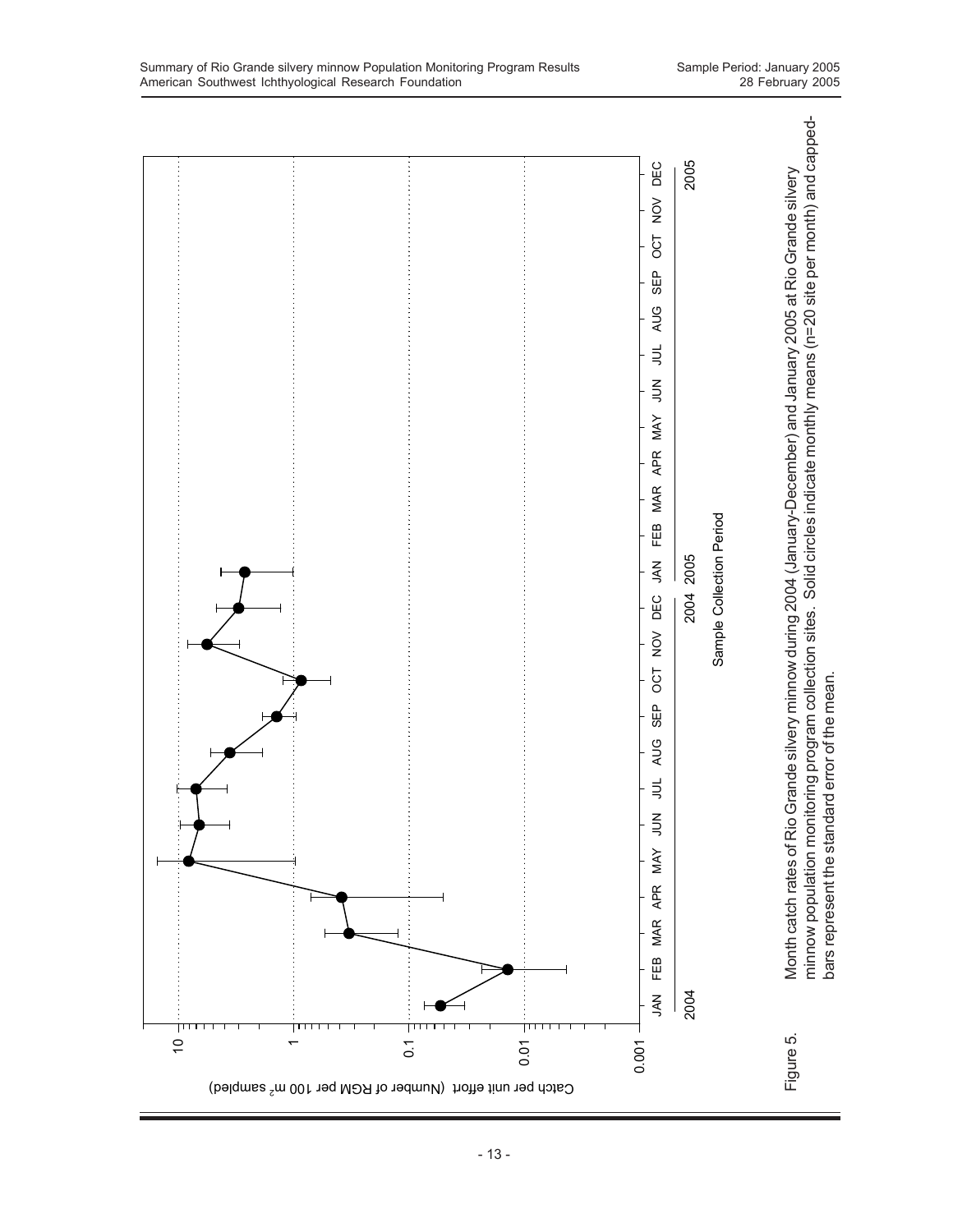## APPENDIX A.

Collection localities of the 2005 Rio Grande silvery minnow population monitoring program.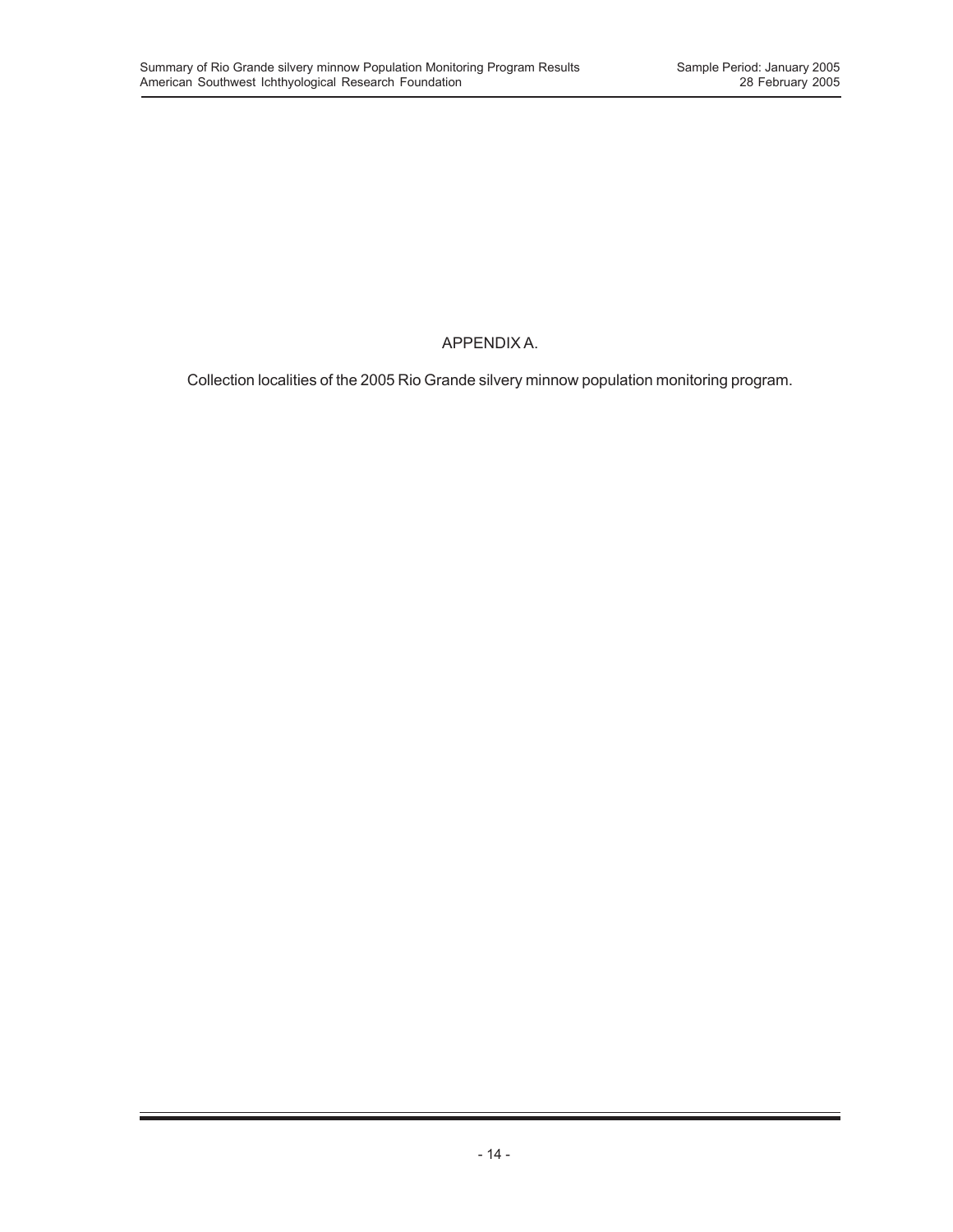#### Table A-1. Collection localities of the 2005 Rio Grande silvery minnow population monitoring program.

| Site # | Site Locality |
|--------|---------------|
|        |               |

### **ANGOSTURA REACH SITES SITE #**

- 0 New Mexico, Sandoval County, Rio Grande, below Angostura Diversion Dam, Algodones. River Mile 209.7 SAN FELIPE PUEBLO QUADRANGLE 3916006 N 363811 E
- 1 New Mexico, Sandoval County, Rio Grande, at US Highway 550 bridge crossing, (formerly NM State Highway 44 bridge crossing), Bernalillo. River Mile 203.8 BERNALILLO QUADRANGLE 3909722 N 358543 E
- 2 New Mexico, Sandoval County, Rio Grande, ca. 4 miles downstream of US Highway 550 bridge crossing, at Rio Rancho Wastewater Treatment Plant, Rio Rancho. River Mile 200.0 BERNALILLO QUADRANGLE 3905355 N 354772 E
- 3 New Mexico, Bernalillo County, Rio Grande, at Central Avenue (US Highway 66) bridge crossing, Albuquerque. River Mile 183.4 ALBUQUERQUE WEST QUADRANGLE 3884094 N 346840 E
- 4 New Mexico, Bernalillo County, Rio Grande, at Rio Bravo Boulevard bridge crossing, Albuquerque. River Mile 178.3 ALBUQUERQUE WEST QUADRANGLE 3877163 N 347554 E

### **ISLETA REACH SITES SITE #**

- 5 New Mexico, Valencia County, Rio Grande, at Los Lunas (NM State Highway 49) bridge crossing, Los Lunas. River Mile 161.4 LOS LUNAS QUADRANGLE 3852531 N 342898 E
- 6 New Mexico, Valencia County, Rio Grande, ca. 1.0 miles upstream of NM State Highway 309/6 bridge crossing, Belen. River Mile 151.5 TOME QUADRANGLE 3837061 N 339972 E
- 7 New Mexico, Valencia County, Rio Grande, ca. 2.2 miles upstream of NM State Highway 346 bridge crossing (near Transwestern Natural Gas Pipeline crossing), Jarales. River Mile 143.2 VEGUITA QUADRANGLE 3827329 N 338136 E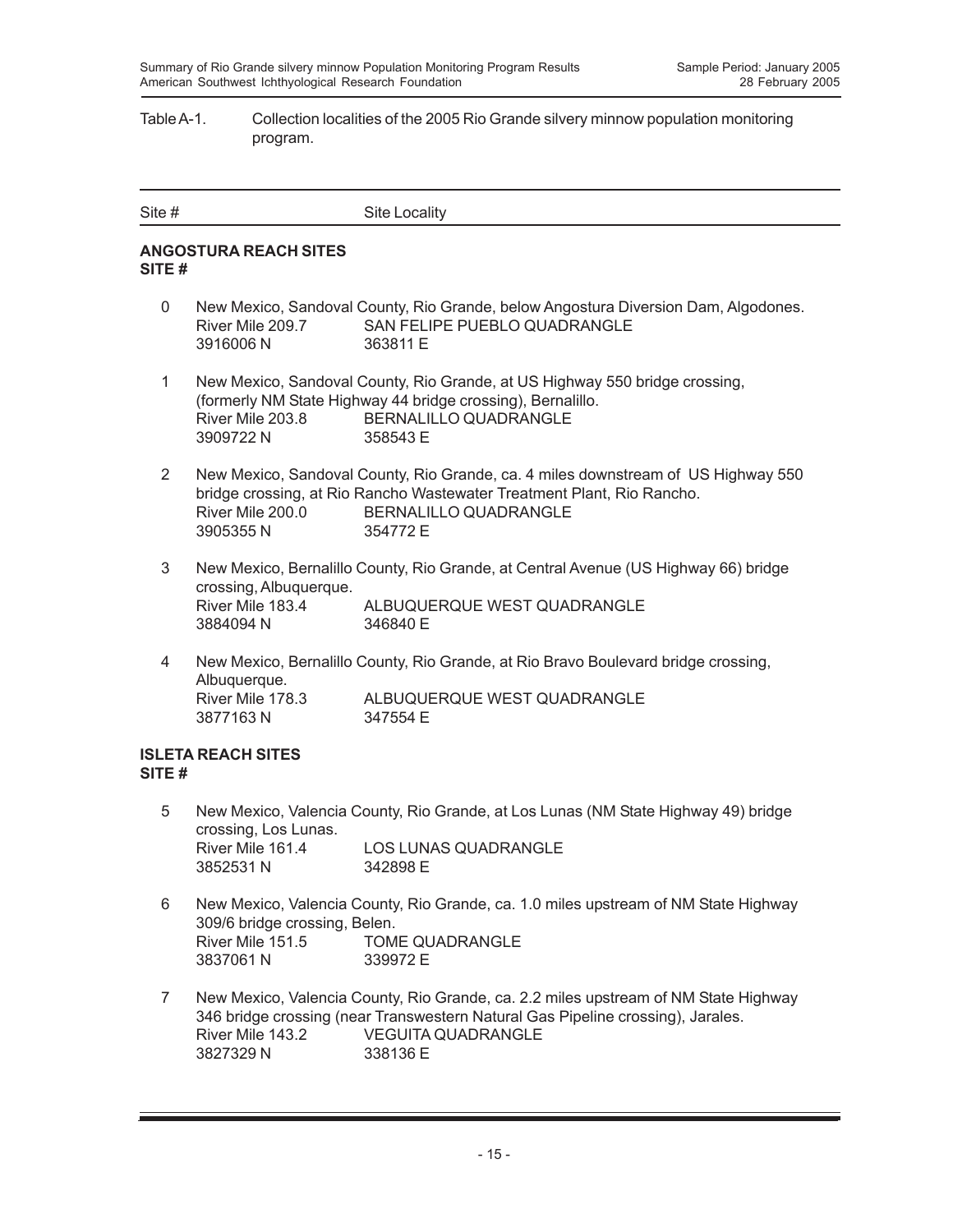#### Table A-1. Collection localities of the 2005 Rio Grande silvery minnow population monitoring program (continued).

| Site # | Site Locality |
|--------|---------------|
|        |               |

#### **ISLETA REACH SITES (continued) SITE #**

- 8 New Mexico, Socorro County, Rio Grande, at US Highway 60 bridge crossing, Bernardo. River Mile 130.6 ABEYTAS QUADRANGLE 3809726 N 334604 E
- 9 New Mexico, Socorro County, Rio Grande, ca. 3.5 miles downstream of US Highway 60 bridge crossing, La Joya. River Mile 127.0 ABEYTAS QUADRANGLE 3805229 N 331094 E
- 9.5 New Mexico, Socorro County, Rio Grande, ca. 0.6 miles upstream of San Acacia Diversion Dam, San Acacia. River Mile 116.8 LA JOYA QUADRANGLE 3792603 N 327902 E

#### **SAN ACACIA REACH SITES SITE #**

- 10 New Mexico, Socorro County, Rio Grande, directly below San Acacia Diversion Dam, San Acacia. River Mile 116.2 SAN ACACIA QUADRANGLE 3791977 N 326162 E
- 11 New Mexico, Socorro County, Rio Grande, ca. 1.5 miles downstream of San Acacia Diversion Dam, San Acacia. River Mile 114.6 LEMITAR QUADRANGLE 3790442 N 325263 E
- 12 New Mexico, Socorro County, Rio Grande, 0.5 miles upstream of the Low Flow Conveyance Channel bridge, east and upstream of Socorro Wastewater Treatment Plant, Socorro. River Mile 99.5 LOMA DE LAS CANAS QUADRANGLE 3771043 N 327097 E
- 13 New Mexico, Socorro County, Rio Grande, ca. 4.0 miles upstream of US Highway 380 bridge crossing, San Antonio. River Mile 91.7 SAN ANTONIO QUADRANGLE 3761283 N 328140 E
- 14 New Mexico, Socorro County, Rio Grande, at US Highway 380 bridge crossing, San Antonio.<br>River Mile 87.1 SAN ANTONIO QUADRANGLE 3754471 N 328914 F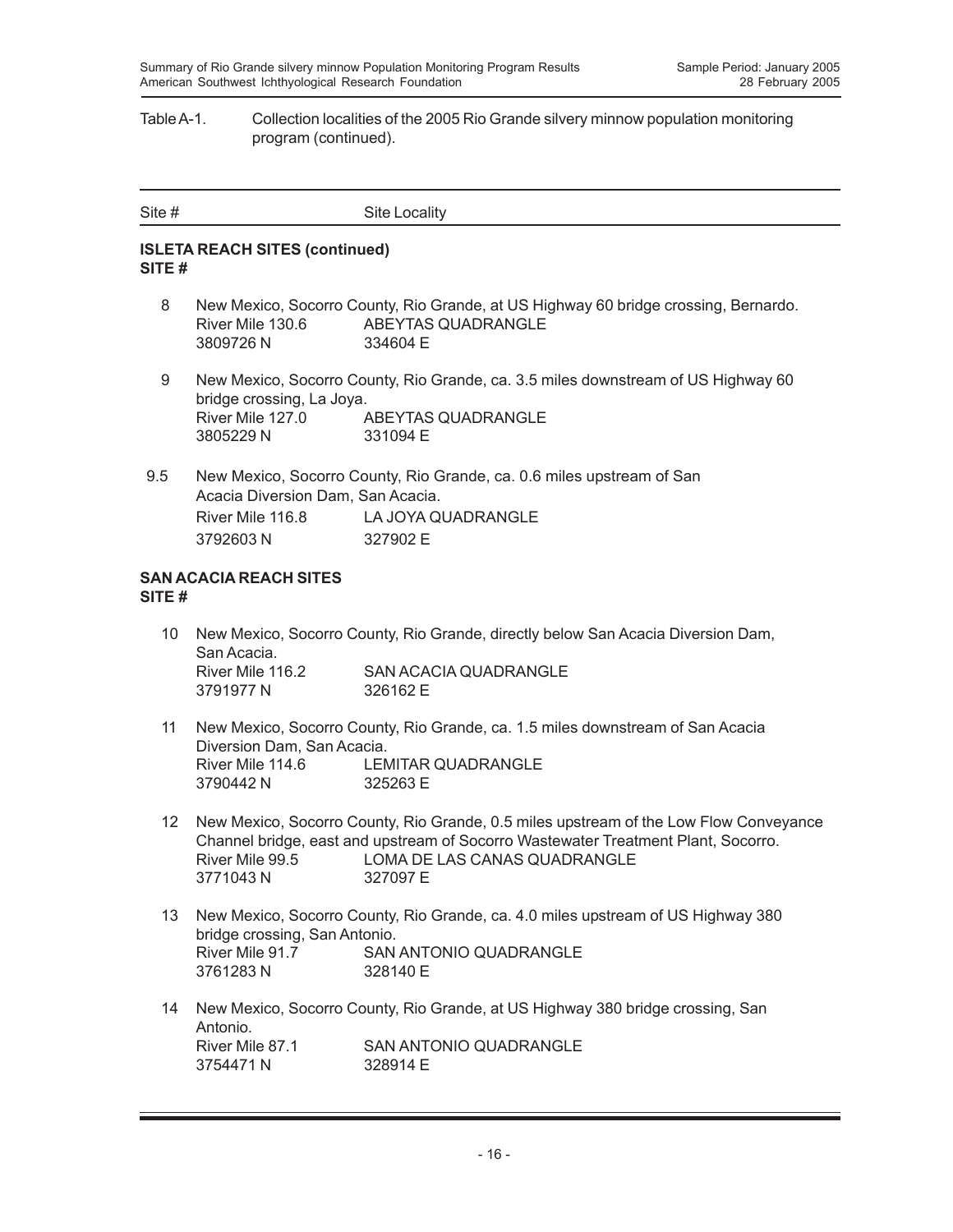#### Table A-1. Collection localities of the 2005 Rio Grande silvery minnow population monitoring program (continued).

| Site # |               |
|--------|---------------|
|        | Site Locality |

### **SAN ACACIA REACH SITES (continued) SITE #**

- 15 New Mexico, Socorro County, Rio Grande, directly east of Bosque del Apache National Wildlife Refuge headquarters, San Antonio. River Mile 79.1 SAN ANTONIO, SE QUADRANGLE 3740839 N 327055 E
- 16 New Mexico, Socorro County, Rio Grande, at the San Marcial railroad crossing, San Marcial. River Mile 68.6 SAN MARCIAL QUADRANGLE<br>3728347 N 315284 E 3728347 N
- 17 New Mexico, Socorro County, Rio Grande, at its former confluence with the Low Flow Conveyance Channel and 16 miles downstream of the southern end of the Bosque del Apache National Wildlife Refuge, San Marcial. River Mile 60.5 PARAJE WELL QUADRANGLE 3718178 N 309487 E
- 18 New Mexico, Socorro County, Rio Grande, ca. 19 miles downstream of the southern end of the Bosque del Apache National Wildlife Refuge, San Marcial. River Mile 57.7 PARAJE WELL QUADRANGLE 3714740 N 307380 E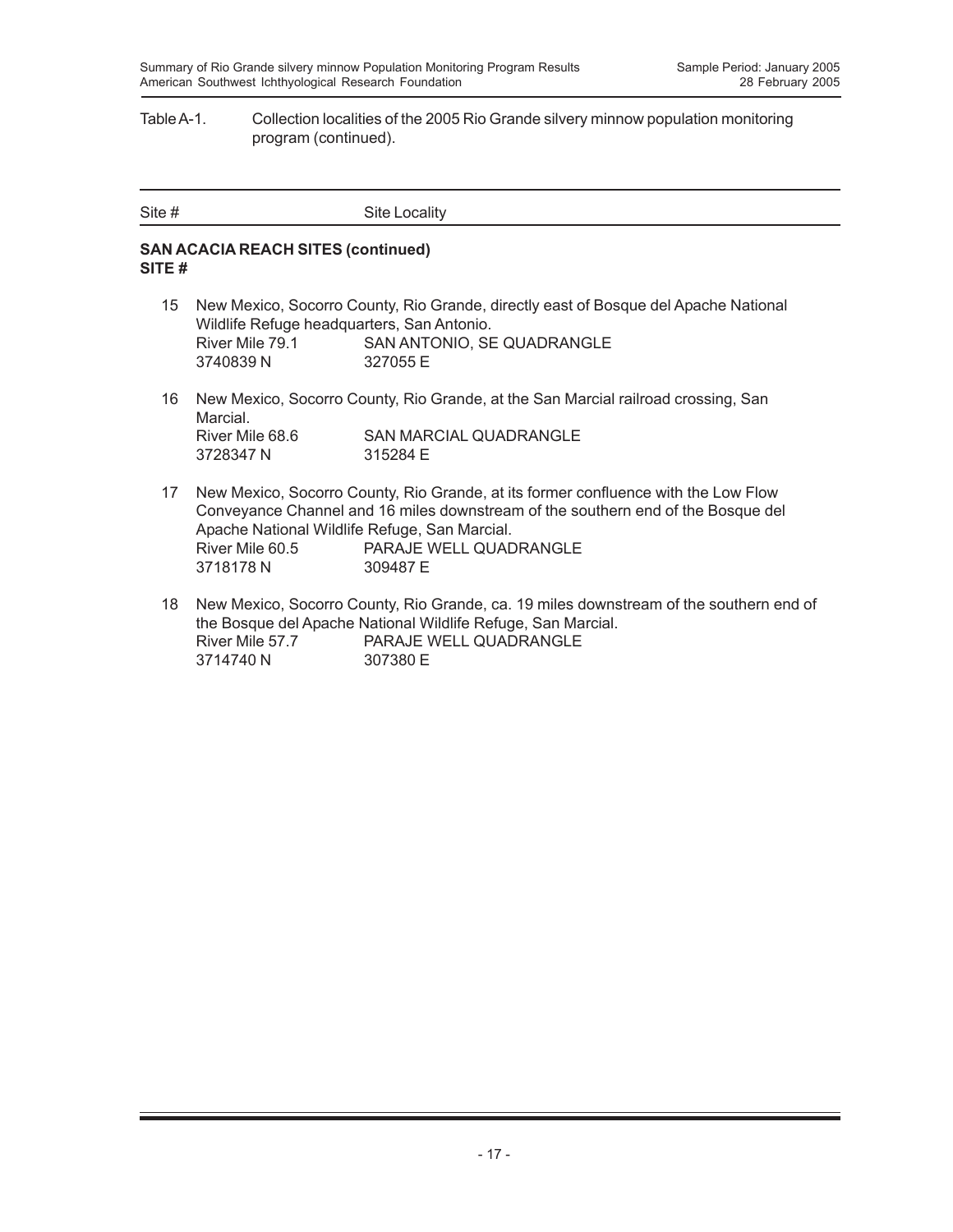### APPENDIX B.

Ichthyofaunal composition of the January 2005 Rio Grande silvery minnow population monitoring efforts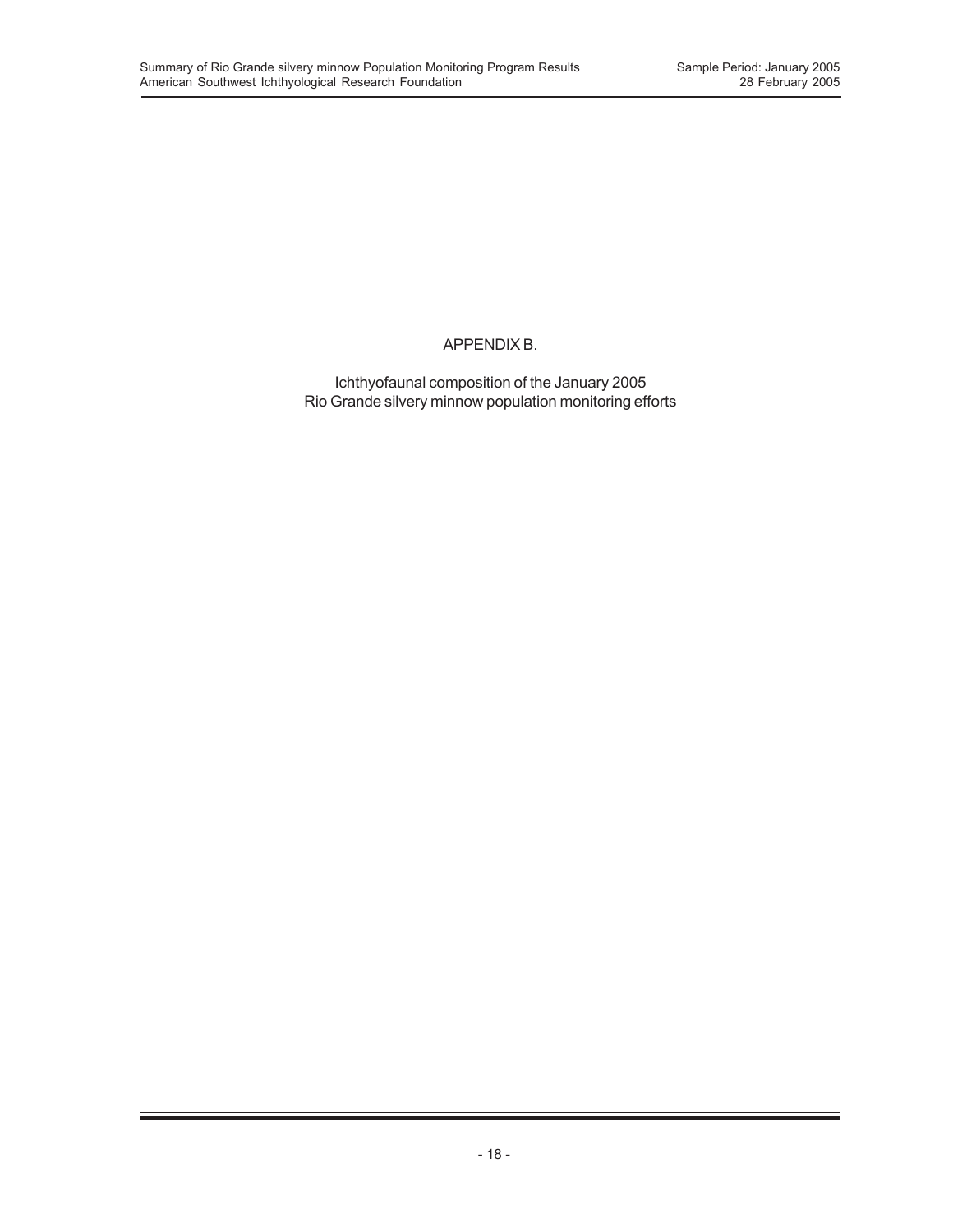|                                                                |  | New Mexico: Sandoval Co., Rio Grande Drainage                              |  |   |  |  |                     |
|----------------------------------------------------------------|--|----------------------------------------------------------------------------|--|---|--|--|---------------------|
| Rio Grande, directly below Angostura Diversion Dam, Algodones. |  | Site Number: 0                                                             |  |   |  |  |                     |
| 26 January 2005<br><b>RKD05-019</b>                            |  |                                                                            |  |   |  |  | River Mile: 209.7   |
|                                                                |  | UTM Easting: 363811 UTM Northing: 3916006 Zone: 13 Quad: San Felipe Pueblo |  |   |  |  |                     |
|                                                                |  | R.K. Dudley, W.H. Brandenburg, and L.E. Renfro                             |  |   |  |  | Effort: 516.5 $m^2$ |
| <b>FAMILY</b>                                                  |  |                                                                            |  | N |  |  |                     |
| 76                                                             |  | Cyprinella lutrensis                                                       |  | 9 |  |  |                     |

|                 | New Mexico: Sandoval Co., Rio Grande Drainage                                                                         |  |                     |
|-----------------|-----------------------------------------------------------------------------------------------------------------------|--|---------------------|
|                 | Rio Grande, at US HWY 550 (formerly NM State HWY 44) bridge crossing, Bernalillo.                                     |  | Site Number: 1      |
| 26 January 2005 | <b>RKD05-020</b>                                                                                                      |  | River Mile: 203.8   |
|                 | UTM Easting: 358543 UTM Northing: 3909722 Zone: 13 Quad: Bernalillo<br>R.K. Dudley, W.H. Brandenburg, and L.E. Renfro |  | Effort: 501.5 $m^2$ |
|                 |                                                                                                                       |  |                     |

| <b>FAMILY</b> |                                    | N  |  |
|---------------|------------------------------------|----|--|
| 76            | Cyprinella lutrensis               | 55 |  |
| 76            | Hybognathus amarus*                | 20 |  |
| 76            | Pimephales promelas                | 1  |  |
| 76            | Platygobio gracilis                | 3  |  |
| 81            | Catostomus commersoni              | 1  |  |
| 212           | Gambusia affinis                   | 2  |  |
|               | * Hybognathus amarus by age class: |    |  |

age-1: 20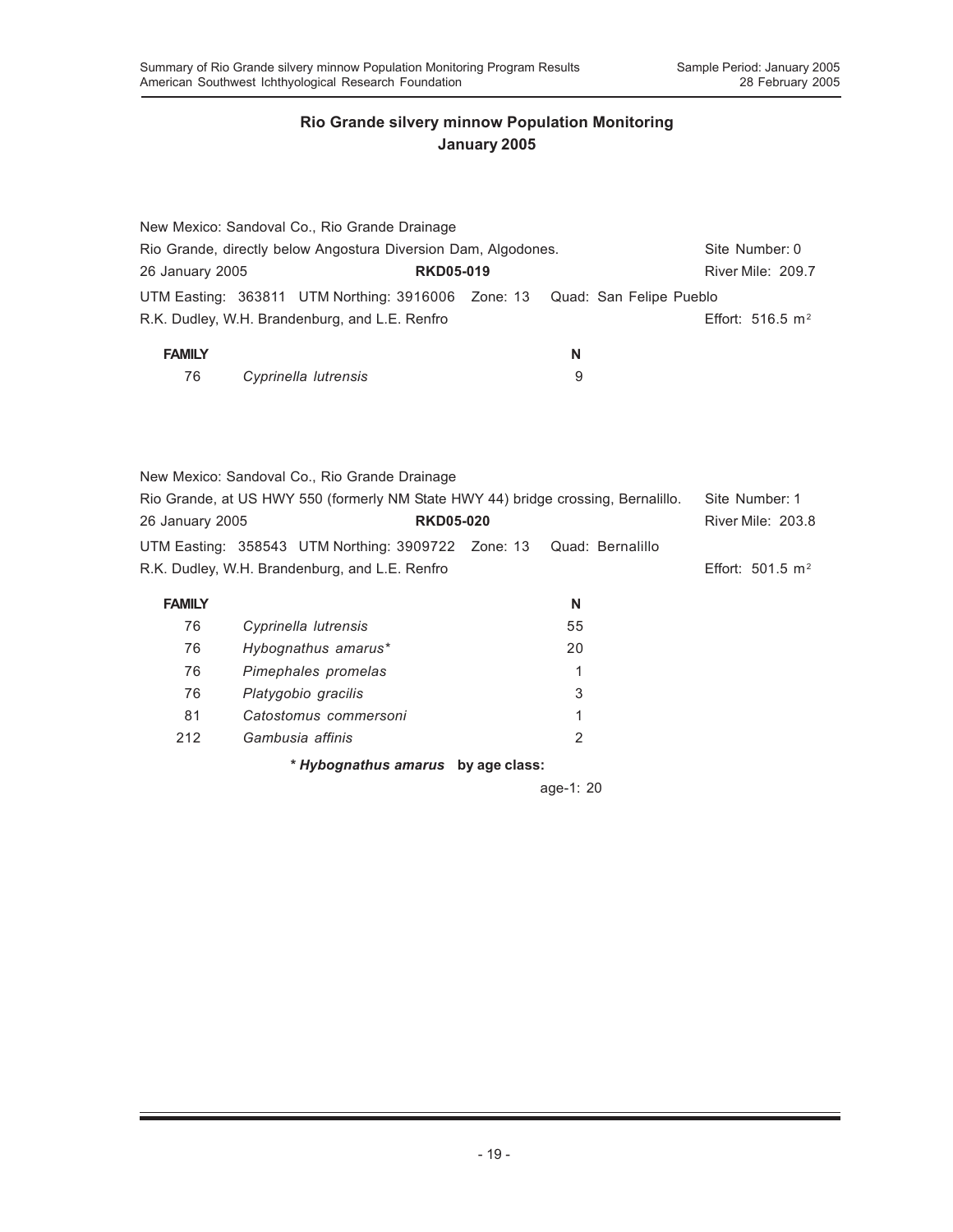|                 | New Mexico: Sandoval Co., Rio Grande Drainage                                 |            |                             |
|-----------------|-------------------------------------------------------------------------------|------------|-----------------------------|
|                 | Rio Grande, ca. 4.0 miles downstream of US HWY 550 (formerly NM State HWY 44) |            | Site Number: 2              |
|                 | bridge crossing, at Rio Rancho Wastewater Treatment Plant, Rio Rancho.        |            | River Mile: 200.0           |
| 26 January 2005 | <b>RKD05-021</b>                                                              |            |                             |
|                 | UTM Easting: 354772 UTM Northing: 3905355 Zone: 13 Quad: Bernalillo           |            |                             |
|                 | R.K. Dudley, W.H. Brandenburg, and L.E. Renfro                                |            | Effort: $425.8 \text{ m}^2$ |
| <b>FAMILY</b>   |                                                                               | N          |                             |
| 76              | Cyprinella lutrensis                                                          | 90         |                             |
| 76              | Hybognathus amarus*                                                           | 147        |                             |
| 76              | Pimephales promelas                                                           | 1          |                             |
| 76              | Platygobio gracilis                                                           | 7          |                             |
|                 | * Hybognathus amarus by age class:                                            |            |                             |
|                 |                                                                               | age-1: 147 |                             |

New Mexico: Bernalillo Co., Rio Grande Drainage

|                 | Rio Grande, at Central Avenue bridge crossing (US HWY 66), Albuquerque.     |                   | Site Number: 3              |  |
|-----------------|-----------------------------------------------------------------------------|-------------------|-----------------------------|--|
| 25 January 2005 | <b>RKD05-017</b>                                                            |                   | River Mile: 183.4           |  |
|                 | UTM Easting: 346840 UTM Northing: 3884094  Zone: 13  Quad: Albuquerque West |                   |                             |  |
|                 | R.K. Dudley, M.A. Farrington, and L.E. Renfro                               |                   | Effort: $352.8 \text{ m}^2$ |  |
| <b>FAMILY</b>   |                                                                             | N                 |                             |  |
| 76              | Cyprinella lutrensis                                                        | 30                |                             |  |
| 76              | Hybognathus amarus*                                                         | 7                 |                             |  |
| 76              | Pimephales promelas                                                         | $12 \overline{ }$ |                             |  |
| 76              | Platygobio gracilis                                                         | 8                 |                             |  |

| 76  | Rhinichthys cataractae |    |
|-----|------------------------|----|
| -81 | Catostomus commersoni  | 15 |
| 212 | Gambusia affinis       |    |

*\* Hybognathus amarus* **by age class:**

age-1: 7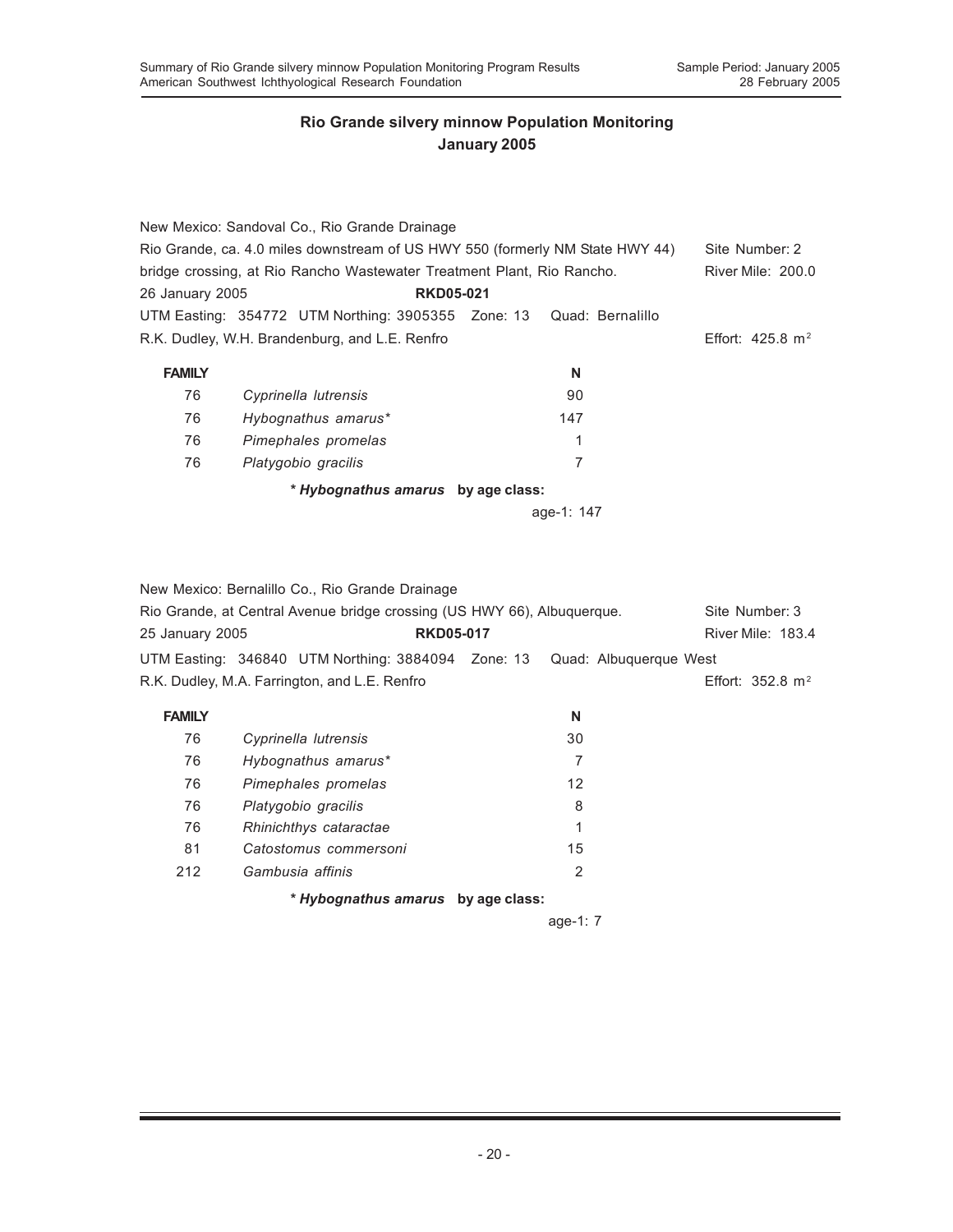|                 | New Mexico: Bernalillo Co., Rio Grande Drainage                             |                        |                          |
|-----------------|-----------------------------------------------------------------------------|------------------------|--------------------------|
|                 | Rio Grande, at Rio Bravo Blvd. Bridge crossing (NM State HWY 500) crossing, |                        | Site Number: 4           |
| Albuquerque.    |                                                                             |                        | <b>River Mile: 178.3</b> |
| 25 January 2005 | <b>RKD05-016</b>                                                            |                        |                          |
|                 | UTM Easting: 347554 UTM Northing: 3877163 Zone: 13                          | Quad: Albuquerque West |                          |
|                 | R.K. Dudley, M.A. Farrington, and L.E. Renfro                               |                        | Effort: 567.8 $m2$       |
| <b>FAMILY</b>   |                                                                             | N                      |                          |
|                 |                                                                             |                        |                          |
| 76              | Cyprinella lutrensis                                                        | 2                      |                          |
| 76              | Hybognathus amarus*                                                         | 4                      |                          |
| 76              | Platygobio gracilis                                                         | 2                      |                          |
| 81              | Carpiodes carpio                                                            | 1                      |                          |
|                 | * Hybognathus amarus by age class:                                          |                        |                          |
|                 |                                                                             | age-1: $3$             |                          |
|                 |                                                                             | age-2: $1$             |                          |
|                 |                                                                             |                        |                          |

|                                                                        | New Mexico: Valencia Co., Rio Grande Drainage                      |  |                |                    |
|------------------------------------------------------------------------|--------------------------------------------------------------------|--|----------------|--------------------|
| Rio Grande, at Los Lunas Bridge crossing (NM State HWY 49), Los Lunas. |                                                                    |  | Site Number: 5 |                    |
| 25 January 2005                                                        | <b>RKD05-015</b>                                                   |  |                | River Mile: 161.4  |
|                                                                        | UTM Easting: 342898 UTM Northing: 3852531 Zone: 13 Quad: Los Lunas |  |                |                    |
|                                                                        | R.K. Dudley, M.A. Farrington, and L.E. Renfro                      |  |                | Effort: 521.3 $m2$ |
| <b>FAMILY</b>                                                          |                                                                    |  | N              |                    |
| 76                                                                     | Cyprinella lutrensis                                               |  | 16             |                    |
| 76                                                                     | Hybognathus amarus*                                                |  | 3              |                    |
| 76                                                                     | Pimephales promelas                                                |  | 24             |                    |
| 81                                                                     | Carpiodes carpio                                                   |  | 1              |                    |
|                                                                        | * Hybognathus amarus by age class:                                 |  |                |                    |
|                                                                        |                                                                    |  | age-1: $3$     |                    |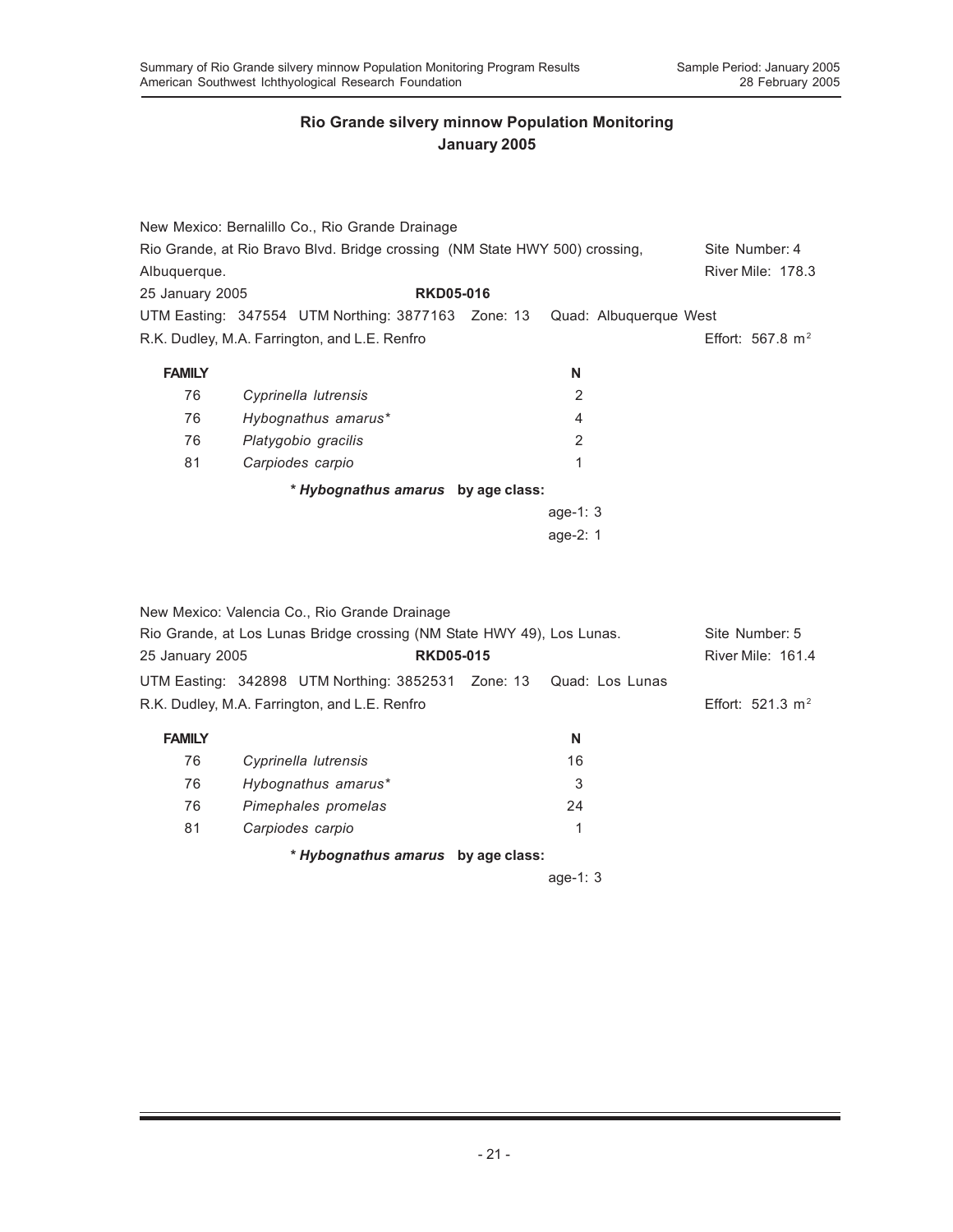|                 | New Mexico: Valencia Co., Rio Grande Drainage                                    |            |                          |
|-----------------|----------------------------------------------------------------------------------|------------|--------------------------|
|                 | Rio Grande, ca. 1.0 miles upstream of NM State HWY 309/6 bridge crossing, Belen. |            | Site Number: 6           |
| 25 January 2005 | <b>RKD05-014</b>                                                                 |            | <b>River Mile: 151.5</b> |
|                 | UTM Easting: 339972 UTM Northing: 3837061 Zone: 13                               | Quad: Tome |                          |
|                 | R.K. Dudley, M.A. Farrington, and L.E. Renfro                                    |            | Effort: 568.5 $m2$       |
| <b>FAMILY</b>   |                                                                                  | N          |                          |
| 76              | Cyprinella lutrensis                                                             | 346        |                          |
| 76              | Hybognathus amarus*                                                              | 1          |                          |
| 76              | Pimephales promelas                                                              | 47         |                          |
| 81              | Carpiodes carpio                                                                 | 2          |                          |
| 212             | Gambusia affinis                                                                 | 22         |                          |
|                 | * Hybognathus amarus by age class:                                               |            |                          |
|                 |                                                                                  | age-1: $1$ |                          |

|                 | New Mexico: Valencia Co., Rio Grande Drainage                                    |               |                             |
|-----------------|----------------------------------------------------------------------------------|---------------|-----------------------------|
|                 | Rio Grande, ca. 2.2 miles upstream of NM State HWY 346 bridge crossing, Jarales. |               | Site Number: 7              |
| 24 January 2005 | <b>RKD05-013</b>                                                                 |               | <b>River Mile: 143.2</b>    |
|                 | UTM Easting: 338136 UTM Northing: 3827329 Zone: 13                               | Quad: Veguita |                             |
|                 | R.K. Dudley, M.A. Farrington, and W.H. Brandenburg                               |               | Effort: $460.3 \text{ m}^2$ |
| <b>FAMILY</b>   |                                                                                  | N             |                             |
| 76              | Cyprinella lutrensis                                                             | 639           |                             |
| 76              | Cyprinus carpio                                                                  | 1             |                             |
| 76              | Hybognathus amarus*                                                              | 30            |                             |
| 76              | Pimephales promelas                                                              | 81            |                             |
| 76              | Platygobio gracilis                                                              | 1             |                             |
| 81              | Carpiodes carpio                                                                 | 3             |                             |
| 93              | Ictalurus punctatus                                                              | 2             |                             |
| 212             | Gambusia affinis                                                                 | 11            |                             |
|                 | * Hybognathus amarus by age class:                                               |               |                             |
|                 |                                                                                  | $age-1: 30$   |                             |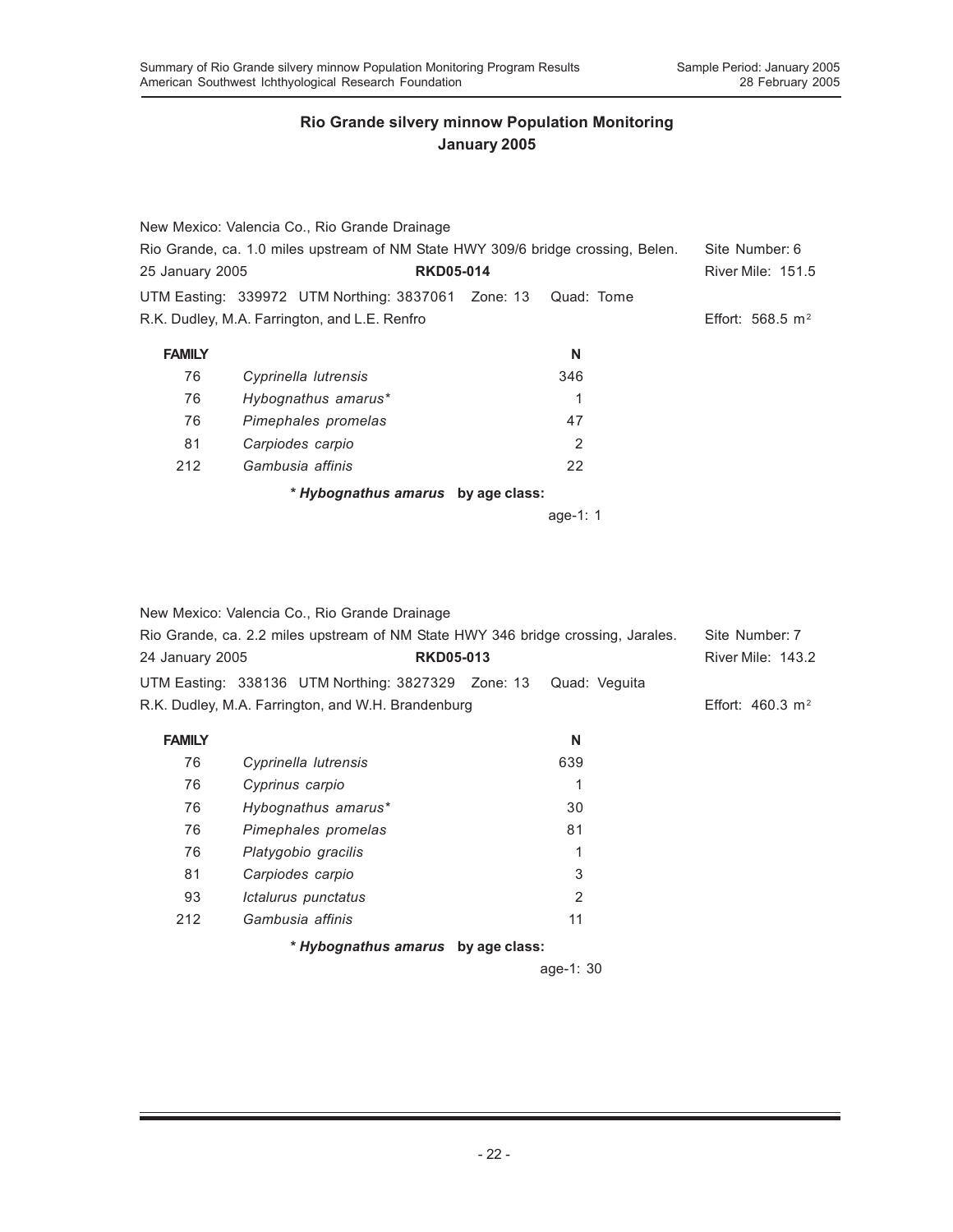|                                                     | New Mexico: Socorro Co., Rio Grande Drainage       |  |                |                    |
|-----------------------------------------------------|----------------------------------------------------|--|----------------|--------------------|
| Rio Grande, at US HWY 60 bridge crossing, Bernardo. |                                                    |  | Site Number: 8 |                    |
| 24 January 2005                                     | <b>RKD05-012</b>                                   |  |                | River Mile: 130.6  |
|                                                     | UTM Easting: 334604 UTM Northing: 3809726 Zone: 13 |  | Quad: Abeytas  |                    |
|                                                     | R.K. Dudley, M.A. Farrington, and W.H. Brandenburg |  |                | Effort: 565.8 $m2$ |
| <b>FAMILY</b>                                       |                                                    |  | N              |                    |
| 76                                                  | Cyprinella lutrensis                               |  | 366            |                    |
| 76                                                  | Hybognathus amarus*                                |  | 8              |                    |
| 76                                                  | Pimephales promelas                                |  | 99             |                    |
| 81                                                  | Carpiodes carpio                                   |  | 8              |                    |
| 212                                                 | Gambusia affinis                                   |  | 5              |                    |
|                                                     | * Hybognathus amarus by age class:                 |  |                |                    |
|                                                     |                                                    |  | age-1: $8$     |                    |

|                                                                                  | New Mexico: Socorro Co., Rio Grande Drainage       |  |                |                             |
|----------------------------------------------------------------------------------|----------------------------------------------------|--|----------------|-----------------------------|
| Rio Grande, ca. 3.5 miles downstream of the US HWY 60 bridge crossing, Bernardo. |                                                    |  | Site Number: 9 |                             |
| 24 January 2005                                                                  | <b>RKD05-011</b>                                   |  |                | <b>River Mile: 127.0</b>    |
|                                                                                  | UTM Easting: 331094 UTM Northing: 3805229 Zone: 13 |  | Quad: Abeytas  |                             |
|                                                                                  | R.K. Dudley, M.A. Farrington, and W.H. Brandenburg |  |                | Effort: $489.0 \text{ m}^2$ |
| <b>FAMILY</b>                                                                    |                                                    |  | N              |                             |
| 76                                                                               | Cyprinella lutrensis                               |  | 419            |                             |
| 76                                                                               | Cyprinus carpio                                    |  | 1              |                             |
| 76                                                                               | Hybognathus amarus*                                |  | 5              |                             |
| 76                                                                               | Pimephales promelas                                |  | 47             |                             |
| 81                                                                               | Carpiodes carpio                                   |  | 2              |                             |
| 212                                                                              | Gambusia affinis                                   |  | 16             |                             |
|                                                                                  | * Hybognathus amarus by age class:                 |  |                |                             |
|                                                                                  |                                                    |  | age-1: $5$     |                             |
|                                                                                  |                                                    |  |                |                             |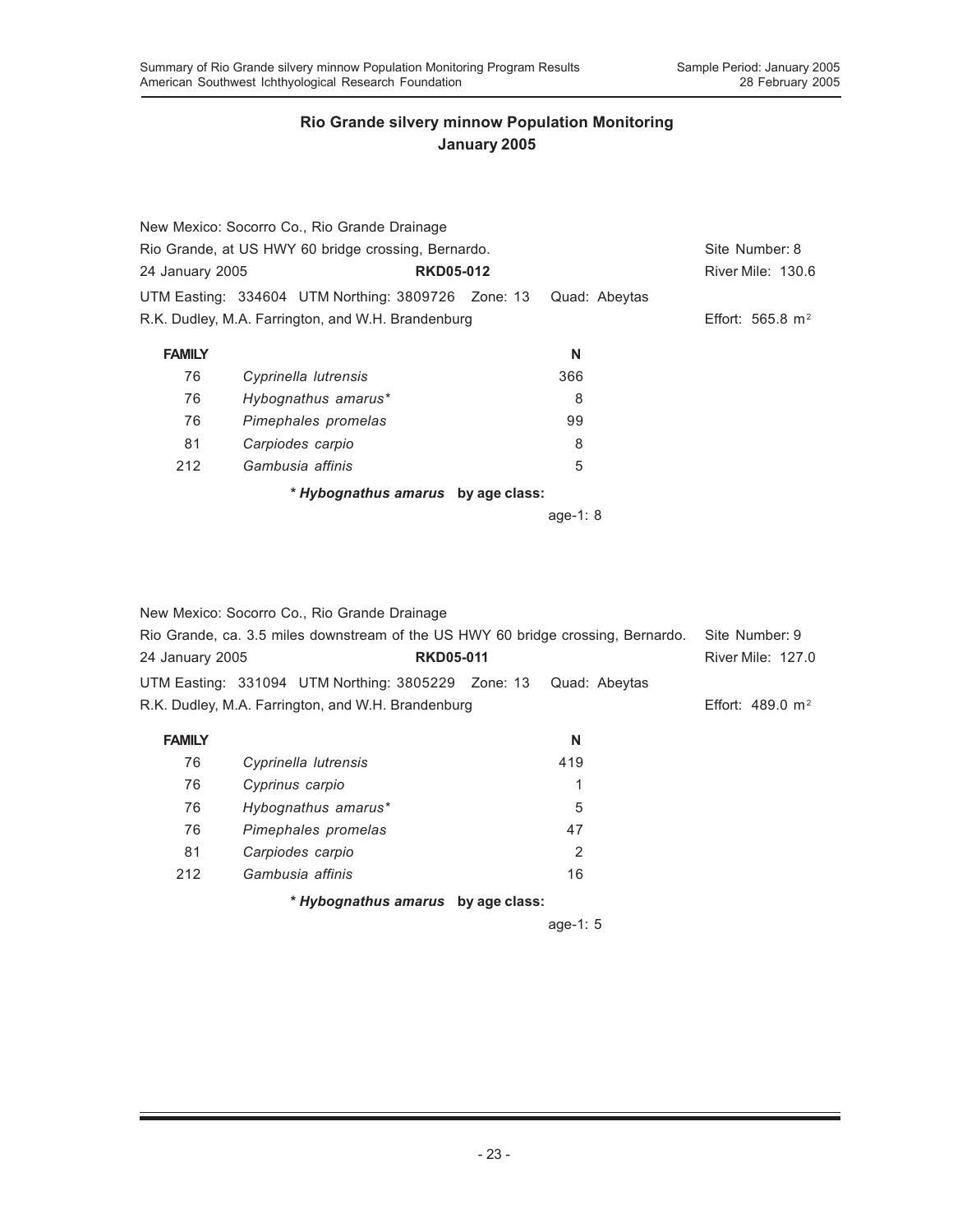|                                                                            | New Mexico: Socorro Co., Rio Grande Drainage       |  |                  |                             |
|----------------------------------------------------------------------------|----------------------------------------------------|--|------------------|-----------------------------|
| Rio Grande, ca. 0.6 miles upstream of San Acacia Diversion Dam, San Acacia |                                                    |  | Site Number: 9.5 |                             |
| 24 January 2005                                                            | <b>RKD05-010</b>                                   |  |                  | River Mile: 116.8           |
|                                                                            | UTM Easting: 327902 UTM Northing: 3792603 Zone: 13 |  | Quad: La Joya    |                             |
|                                                                            | R.K. Dudley, M.A. Farrington, and W.H. Brandenburg |  |                  | Effort: $602.5 \text{ m}^2$ |
| <b>FAMILY</b>                                                              |                                                    |  | N                |                             |
| 76                                                                         | Cyprinella lutrensis                               |  | 7                |                             |
| 76                                                                         | Hybognathus amarus*                                |  | 1                |                             |
| 76                                                                         | Platygobio gracilis                                |  | 58               |                             |
|                                                                            | * Hybognathus amarus by age class:                 |  |                  |                             |
|                                                                            |                                                    |  | age-1: $1$       |                             |

|                                                                  | New Mexico: Socorro Co., Rio Grande Drainage       |  |            |                             |
|------------------------------------------------------------------|----------------------------------------------------|--|------------|-----------------------------|
| Rio Grande, directly below San Acacia Diversion Dam, San Acacia. | Site Number: 10                                    |  |            |                             |
| <b>RKD05-009</b><br>24 January 2005                              |                                                    |  |            | River Mile: 116.2           |
|                                                                  |                                                    |  |            |                             |
|                                                                  | R.K. Dudley, M.A. Farrington, and W.H. Brandenburg |  |            | Effort: $420.3 \text{ m}^2$ |
| <b>FAMILY</b>                                                    |                                                    |  | N          |                             |
| 76                                                               | Cyprinella lutrensis                               |  | 102        |                             |
| 76                                                               | Hybognathus amarus*                                |  | 3          |                             |
| 76                                                               | Pimephales promelas                                |  | 25         |                             |
| 76                                                               | Platygobio gracilis                                |  | 17         |                             |
| 93                                                               | Ictalurus punctatus                                |  | 1          |                             |
|                                                                  | * Hybognathus amarus by age class:                 |  |            |                             |
|                                                                  |                                                    |  | age-1: $3$ |                             |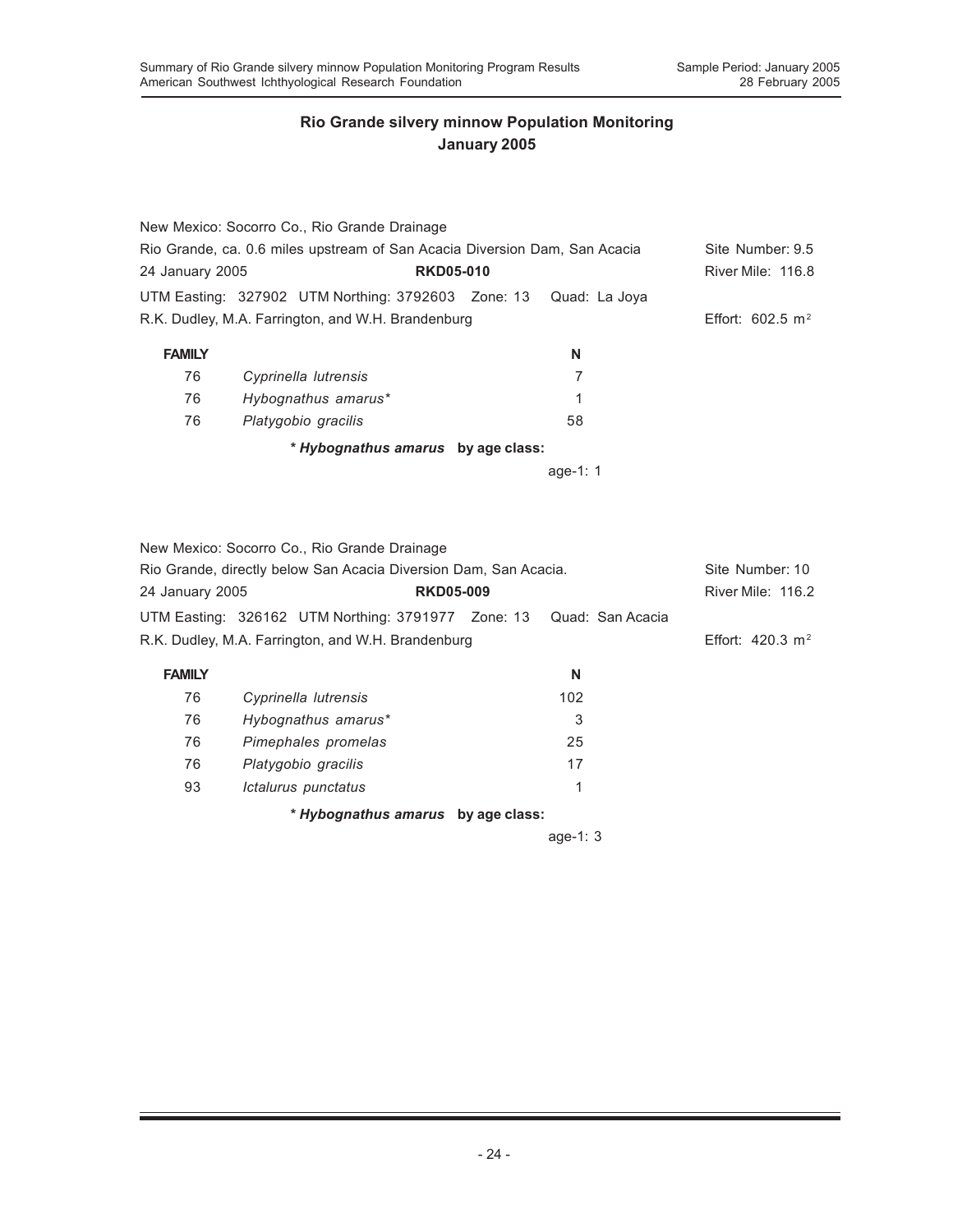|                                                                               | New Mexico: Socorro Co., Rio Grande Drainage       |               |                             |
|-------------------------------------------------------------------------------|----------------------------------------------------|---------------|-----------------------------|
| Rio Grande, ca. 1.5 miles downstream of San Acacia Diversion Dam, San Acacia. | Site Number: 11                                    |               |                             |
| 21 January 2005                                                               | <b>RKD05-008</b>                                   |               | River Mile: 114.6           |
|                                                                               | UTM Easting: 325263 UTM Northing: 3790442 Zone: 13 | Quad: Lemitar |                             |
|                                                                               | W.H. Brandenburg, M.A. Farrington, and L.E. Renfro |               | Effort: $461.3 \text{ m}^2$ |
| <b>FAMILY</b>                                                                 |                                                    | N             |                             |
| 76                                                                            | Cyprinella lutrensis                               | 259           |                             |
| 76                                                                            | Hybognathus amarus*                                | 13            |                             |
| 76                                                                            | Pimephales promelas                                | 17            |                             |
| 76                                                                            | Platygobio gracilis                                | 9             |                             |
| 81                                                                            | Carpiodes carpio                                   | 1             |                             |
| 93                                                                            | Ictalurus punctatus                                | 1             |                             |
| 212                                                                           | Gambusia affinis                                   | 1             |                             |
|                                                                               | * Hybognathus amarus by age class:                 |               |                             |
|                                                                               |                                                    | age-1: 13     |                             |

|                                                                                | New Mexico: Socorro Co., Rio Grande Drainage                                 |  |                              |  |
|--------------------------------------------------------------------------------|------------------------------------------------------------------------------|--|------------------------------|--|
| Rio Grande, east of Socorro, 0.5 miles upstream of Socorro Low Flow Conveyance | Site Number: 12                                                              |  |                              |  |
|                                                                                | Channel bridge and east just upstream of Socorro Wastewater Treatment Plant. |  | River Mile: 99.5             |  |
| 21 January 2005                                                                | <b>RKD05-007</b>                                                             |  |                              |  |
|                                                                                | UTM Easting: 327097 UTM Northing: 3771043 Zone: 13 Quad: Loma de las Canas   |  |                              |  |
|                                                                                | W.H. Brandenburg, M.A. Farrington, and L.E. Renfro                           |  | Effort: 544.8 m <sup>2</sup> |  |

| <b>FAMILY</b> |                                    | N   |
|---------------|------------------------------------|-----|
| 76            | Cyprinella lutrensis               | 136 |
| 76            | Cyprinus carpio                    | 1   |
| 76            | Hybognathus amarus*                | 3   |
| 76            | Pimephales promelas                | 2   |
| 76            | Platygobio gracilis                | 2   |
| 81            | Carpiodes carpio                   |     |
|               | * Hybognathus amarus by age class: |     |

age-1: 3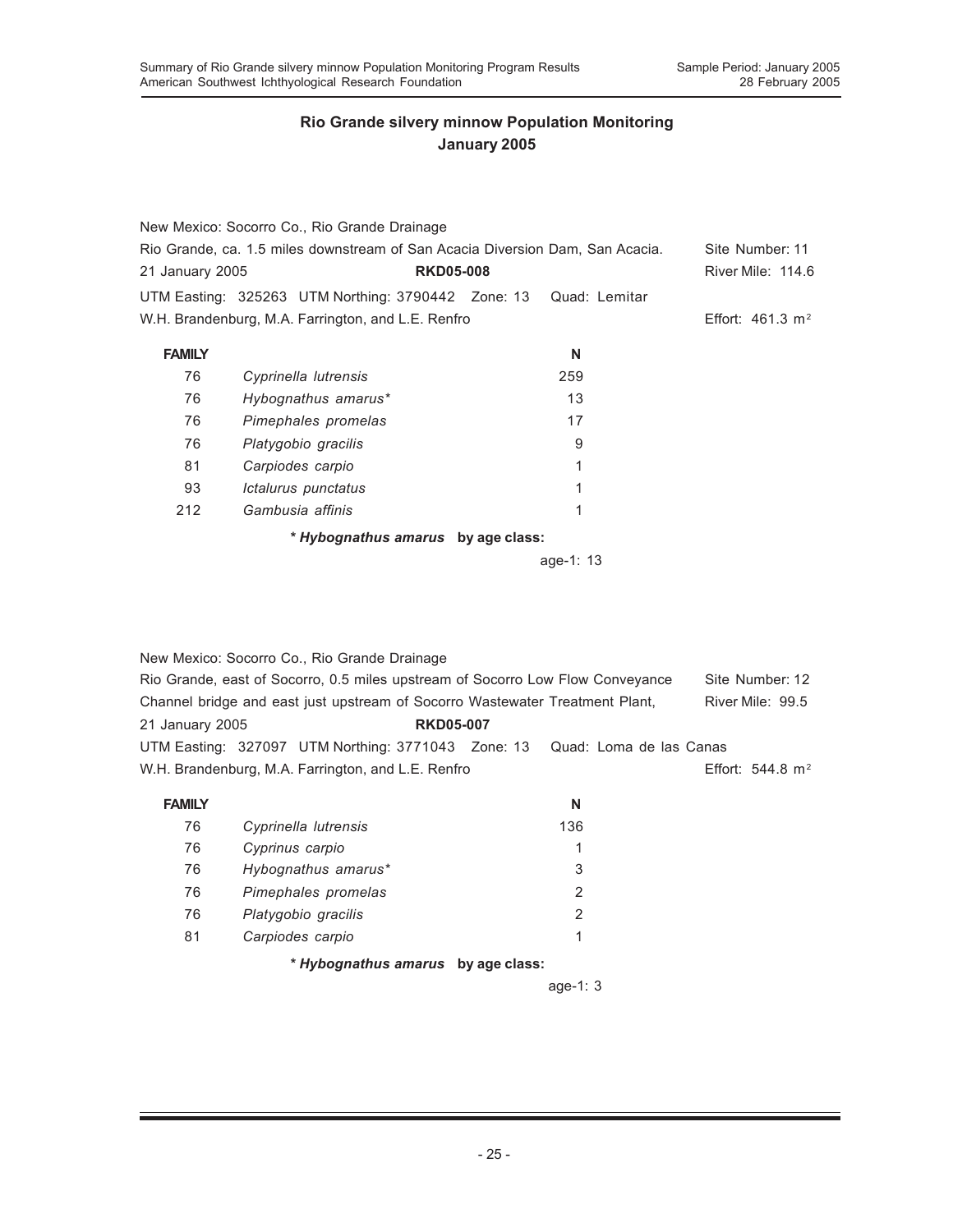|                                                                                                                            | New Mexico: Socorro Co., Rio Grande Drainage       |                  |   |                   |                             |
|----------------------------------------------------------------------------------------------------------------------------|----------------------------------------------------|------------------|---|-------------------|-----------------------------|
| Rio Grande, ca. 4.0 miles upstream of U.S. 380 bridge crossing.                                                            | Site Number: 13                                    |                  |   |                   |                             |
| 21 January 2005                                                                                                            |                                                    | <b>RKD05-006</b> |   |                   | River Mile: 91.7            |
|                                                                                                                            | UTM Easting: 328140 UTM Northing: 3761283 Zone: 13 |                  |   | Quad: San Antonio |                             |
|                                                                                                                            | W.H. Brandenburg, M.A. Farrington, and L.E. Renfro |                  |   |                   | Effort: 692.3 $m^2$         |
| <b>FAMILY</b>                                                                                                              |                                                    |                  | N |                   |                             |
| 76                                                                                                                         | Cyprinella lutrensis                               |                  | 2 |                   |                             |
| 76                                                                                                                         | Platygobio gracilis                                |                  | 1 |                   |                             |
| New Mexico: Socorro Co., Rio Grande Drainage<br>Rio Grande, at US HWY 380 bridge crossing, San Antonio.<br>21 January 2005 | Site Number: 14<br>River Mile: 87.1                |                  |   |                   |                             |
|                                                                                                                            | UTM Easting: 328914 UTM Northing: 3754471 Zone: 13 |                  |   | Quad: San Antonio |                             |
|                                                                                                                            | W.H. Brandenburg, M.A. Farrington, and L.E. Renfro |                  |   |                   | Effort: $603.8 \text{ m}^2$ |
| <b>FAMILY</b>                                                                                                              |                                                    |                  | N |                   |                             |
| 76                                                                                                                         | Hybognathus amarus*                                |                  | 1 |                   |                             |
| 212                                                                                                                        | Gambusia affinis                                   |                  | 2 |                   |                             |
|                                                                                                                            | * Hybognathus amarus by age class:                 |                  |   |                   |                             |

age-1: 1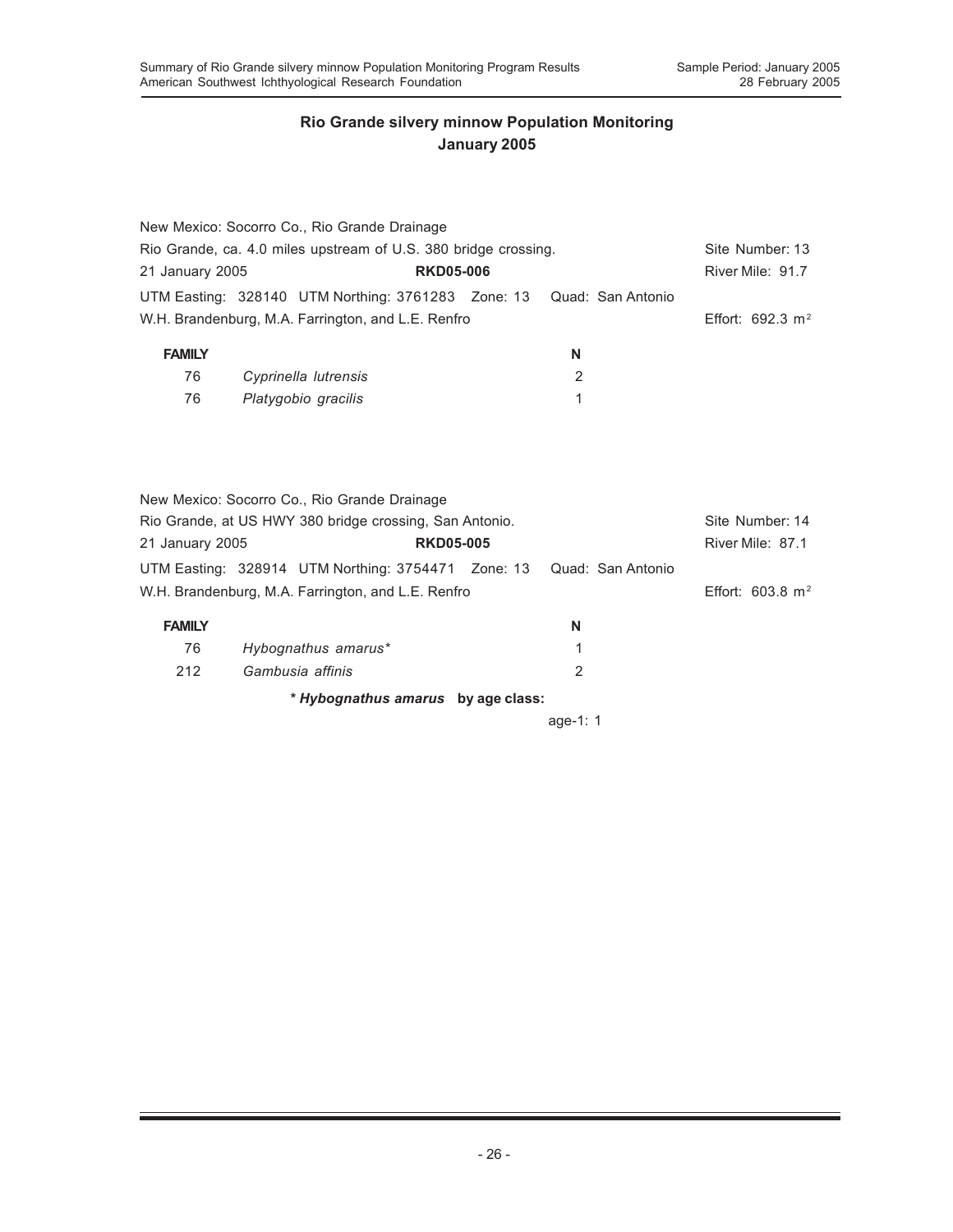|                                                                         | New Mexico: Socorro Co., Rio Grande Drainage                            |                |  |                              |
|-------------------------------------------------------------------------|-------------------------------------------------------------------------|----------------|--|------------------------------|
| Rio Grande, directly east of Bosque del Apache National Wildlife Refuge | Site Number: 15                                                         |                |  |                              |
|                                                                         | <b>RKD05-004</b><br>20 January 2005                                     |                |  |                              |
|                                                                         | UTM Easting: 327055 UTM Northing: 3740839 Zone: 13 Quad: San Antonio SE |                |  |                              |
|                                                                         | W.H. Brandenburg, M.A. Farrington, and L.E. Renfro                      |                |  | Effort: 720.3 m <sup>2</sup> |
| <b>FAMILY</b>                                                           |                                                                         | N              |  |                              |
| 76                                                                      | Cyprinella lutrensis                                                    | 35             |  |                              |
| 76                                                                      | Hybognathus amarus*                                                     | $\overline{2}$ |  |                              |
| 212                                                                     | Gambusia affinis                                                        | 3              |  |                              |
| 294                                                                     | Micropterus salmoides                                                   | 1              |  |                              |
|                                                                         | * Hybognathus amarus by age class:                                      |                |  |                              |
|                                                                         |                                                                         | age-1: $2$     |  |                              |
|                                                                         |                                                                         |                |  |                              |

|                 | New Mexico: Socorro Co., Rio Grande Drainage                                                                               |                  |     |                             |
|-----------------|----------------------------------------------------------------------------------------------------------------------------|------------------|-----|-----------------------------|
|                 | Rio Grande, at San Marcial Railroad Bridge, San Marcial.                                                                   |                  |     | Site Number: 16             |
| 20 January 2005 |                                                                                                                            | <b>RKD05-003</b> |     | River Mile: 68.6            |
|                 | UTM Easting: 315284 UTM Northing: 3728347 Zone: 13 Quad: San Marcial<br>W.H. Brandenburg, M.A. Farrington, and L.E. Renfro |                  |     | Effort: $635.0 \text{ m}^2$ |
| <b>FAMILY</b>   |                                                                                                                            |                  | N   |                             |
| 76              | Cyprinella lutrensis                                                                                                       |                  | 141 |                             |
| 76              | Platygobio gracilis                                                                                                        |                  |     |                             |